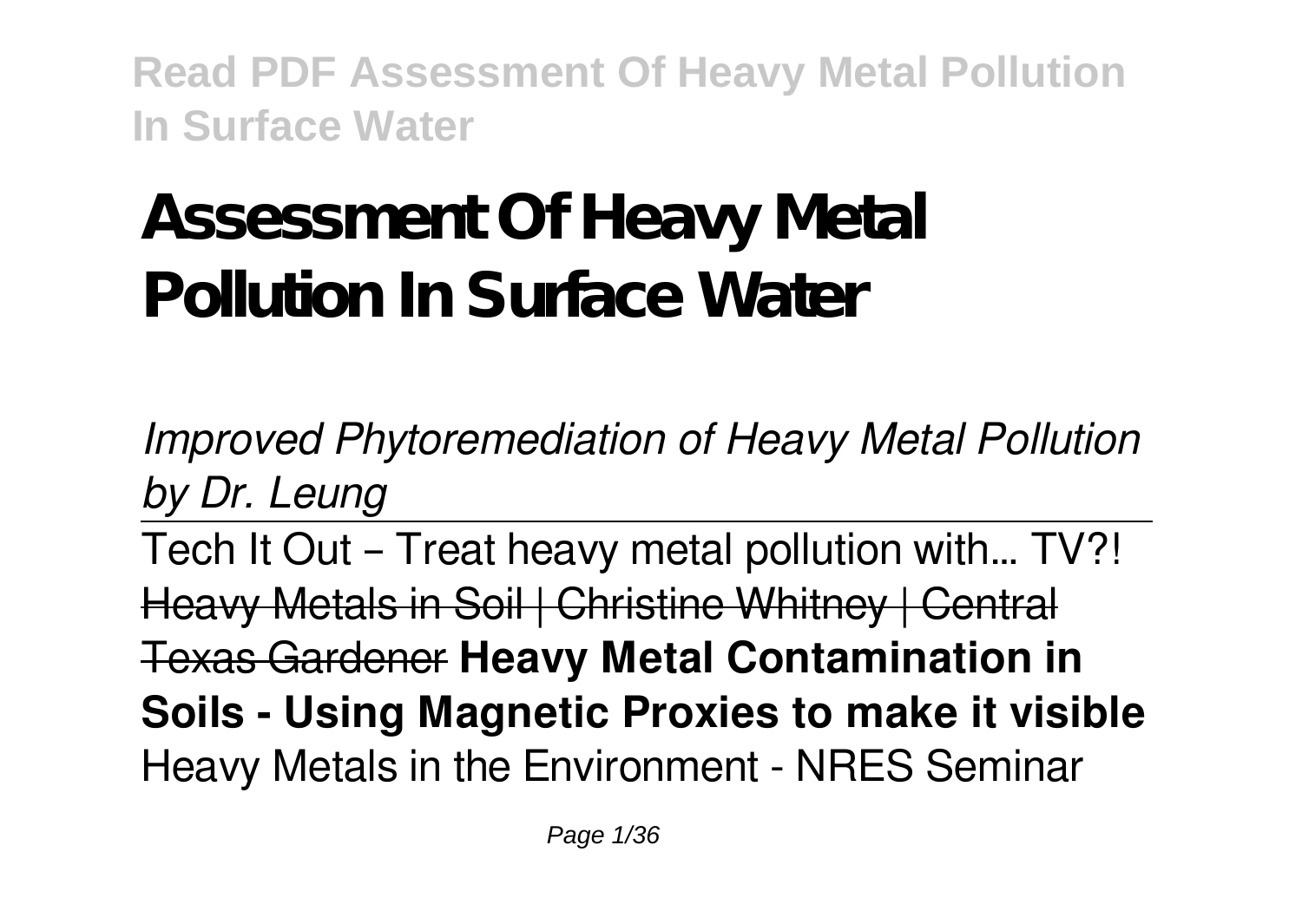Series **Heavy Metals in Soils, Thursday, March 1st, 2018 -Dr. Andrew Margenot** Bioremediation of Heavy Metals in Hindi Your fertility \u0026 heavy metal toxicity | Unexplained infertility \u0026 miscarriages Heavy Metal Pollution Heavy metals | pollution | animated channel about ecology DREAM EVIL - The Book Of Heavy Metal (OFFICIAL VIDEO) Environmental Pediatrics: Heavy Metals and Radiation HEAVY METAL TOXICITY?! *Warning! Rock Dust Contains Heavy Metals! Are they Safe For Your Organic Garden?* Sequestering heavy metals in soil | Huang Yi How lead toxicity can affect your hands Page 2/36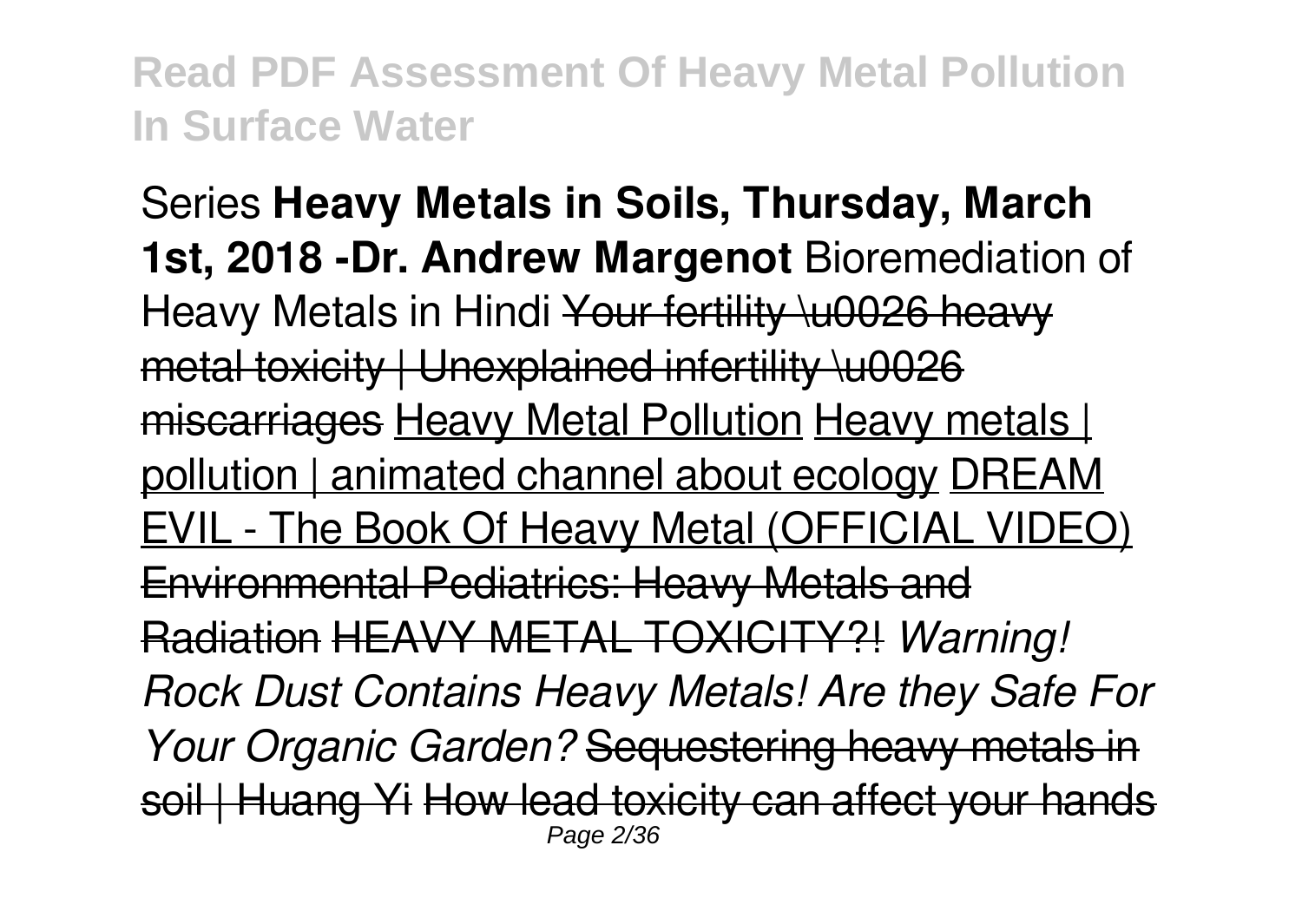# 25 HEADBANGING RIFFS

Indestructible**Painkiller DREAM EVIL - The Book Of Heavy Metal [Live] Heavy Metal Salmon: Sub-Lethal Toxicity in the Skeena** Heavy Metals: Lead, Arsenic, and Mercury Heavy Metals Pollution Part-3 **Toxicity of Heavy Metals | Environmental Chemistry | Urdu\\Hindi | Saad Anwar The Pollution of Soil by Heavy Metal** Water Pollution Part Two Heavy Metal Chemical and Oil Pollution UPSC EDGE for Prelims 2020 | Environment \u0026 Ecology by Sumit Sir | Pollution Page 3/36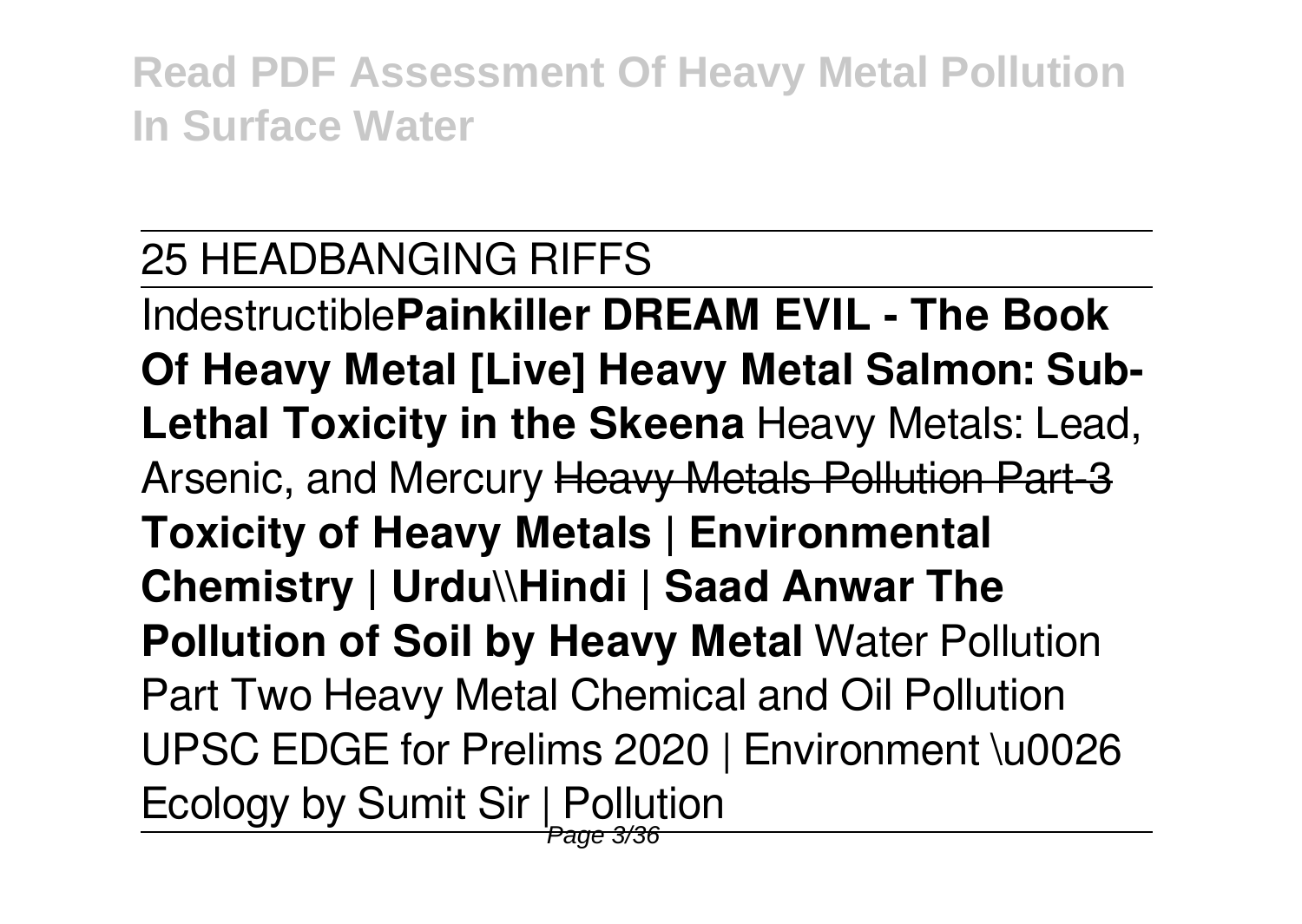Assessment Of Heavy Metal Pollution The concentration of heavy metals in several sites, assessed in water, soil and sediment samples, affected by different pollution sources are reviewed. These evidence how human activities impact natural media and how the pollution spreads.

Assessment of heavy metal pollution from anthropogenic ...

Assessment of heavy metal pollution, distribution and source apportionment in the sediment from Feni River Page 4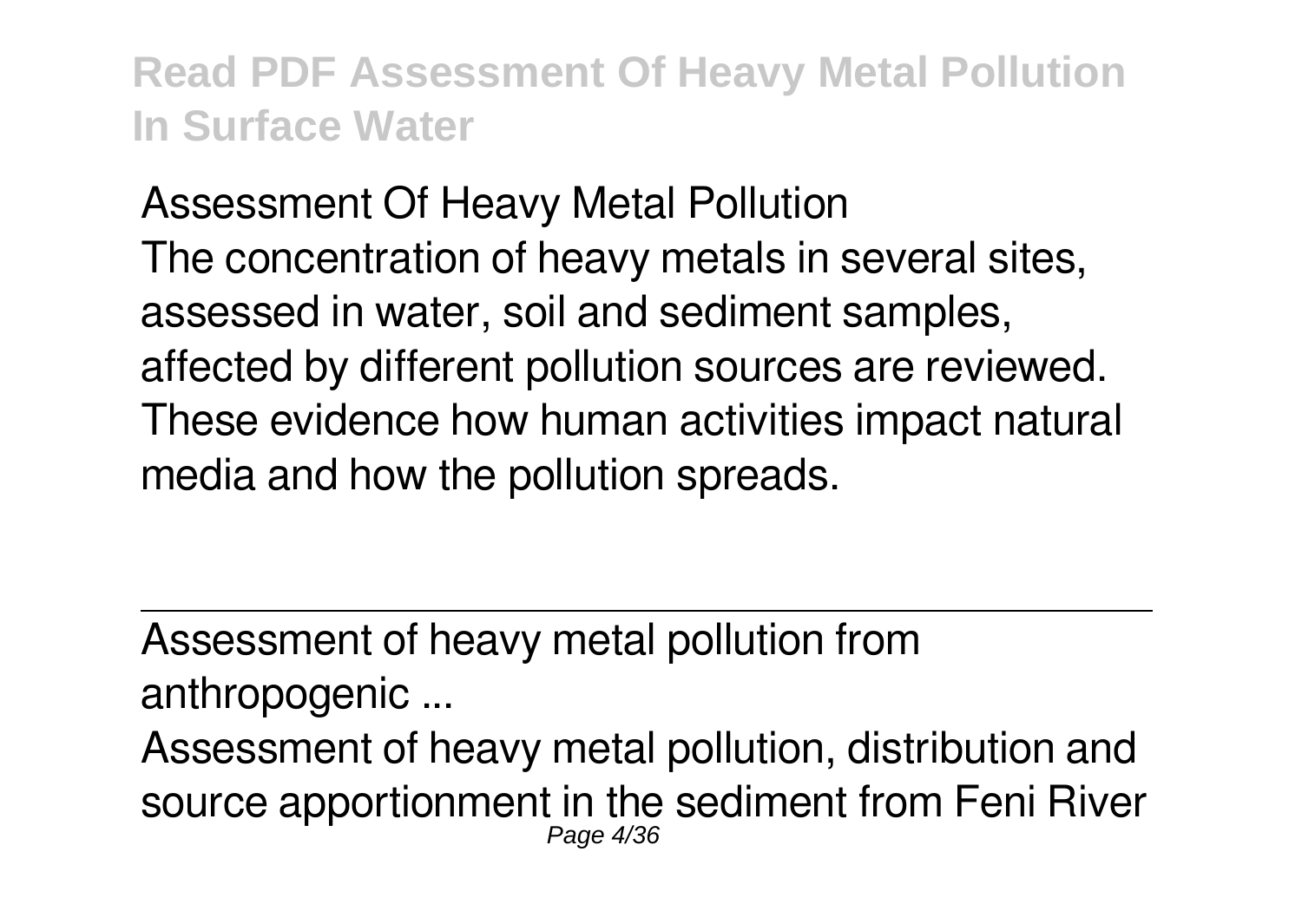estuary, Bangladesh 1. Introduction. Heavy metal pollution is considered to be a serious threat to any aquatic ecosystems because of its... 2. Materials and methods. Located in the central

Assessment of heavy metal pollution, distribution and

...

Assessment of Heavy Metal Pollution The choice of background values plays important roles in geochemical data interpretation (Ali et al. 2016 ). The background value is the natural content of a Page 5/36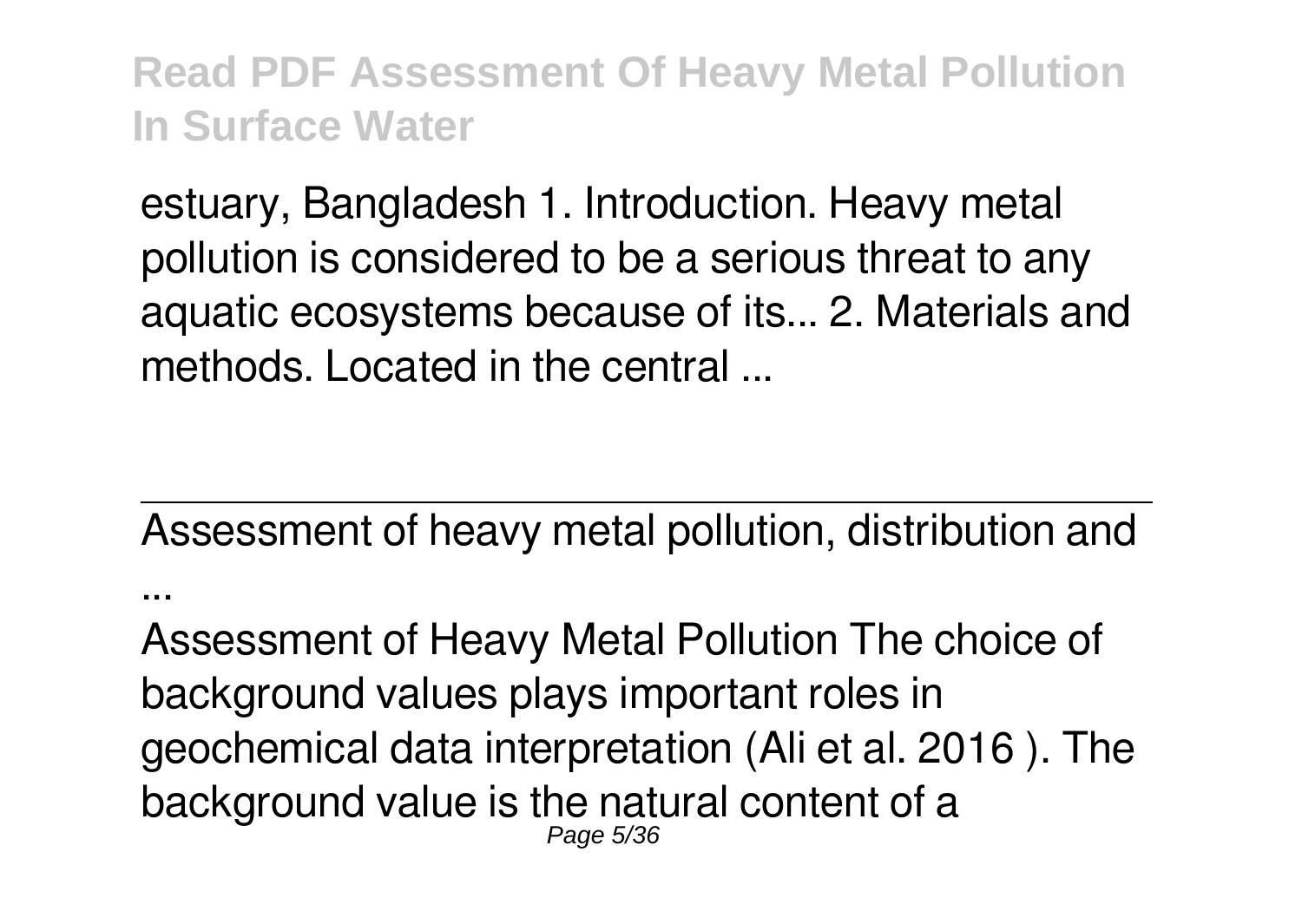substance in the soil which is completely dependent on the composition and mineralogical characteristics of the parent/source geological material (Maurizio 2016 ).

Assessment of Heavy Metal Pollution in the Sediments of ...

Assessment of heavy metal pollution from a Fesmelting plant in urban river sediments using environmental magnetic and geochemical methods 1. Introduction. Heavy metal pollution of aquatic Page 6/36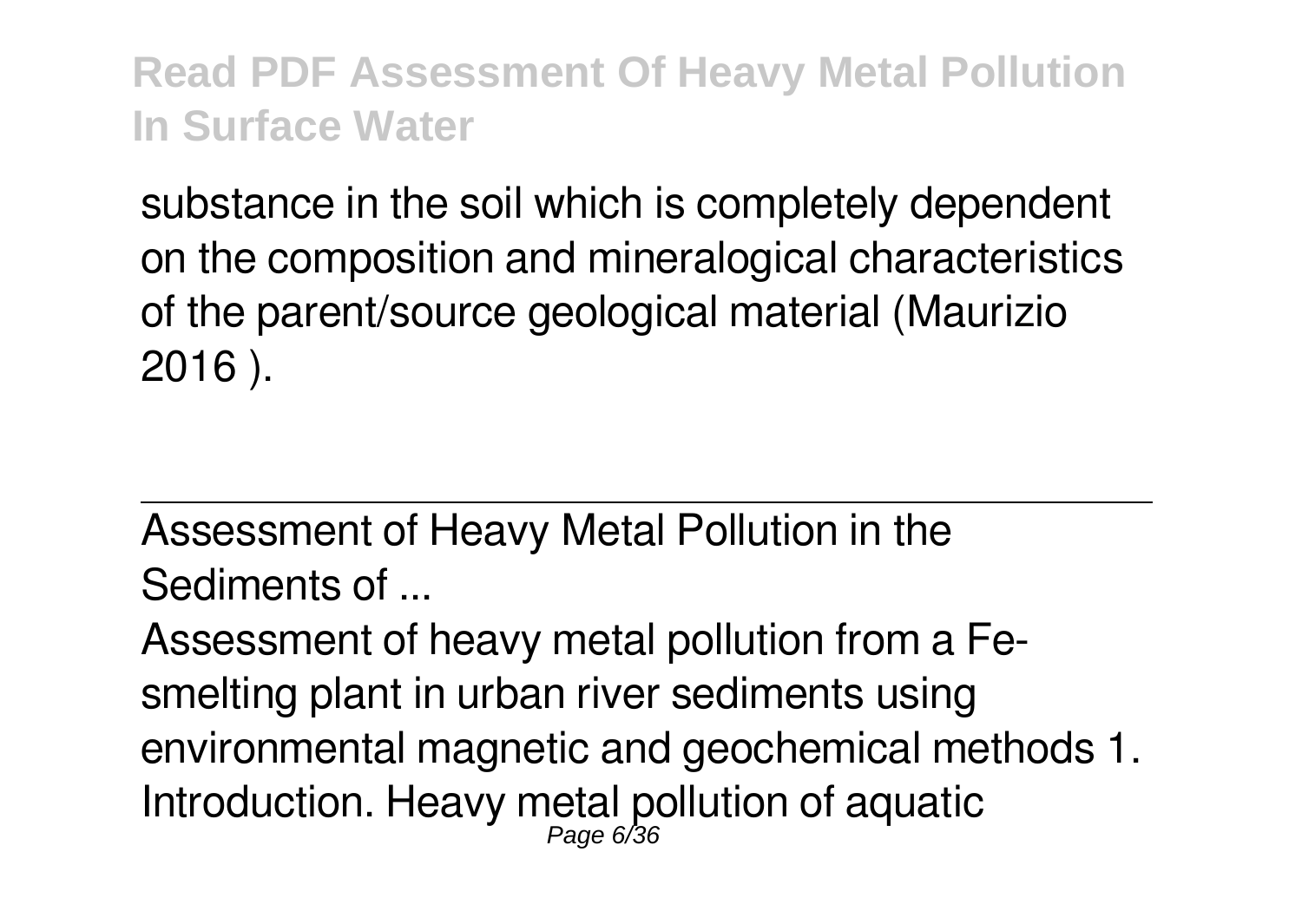ecosystems is becoming a growing global problem as population... 2. Sampling and laboratory measurements. Loudi ...

Assessment of heavy metal pollution from a Fesmelting ...

The heavy-metal pollution index was also applied to the contents of different heavy metals to find which water body is more polluted, and from their results, it was found that Harike Wetland and Sutlej River are critically polluted with heavy metals. Page 7/36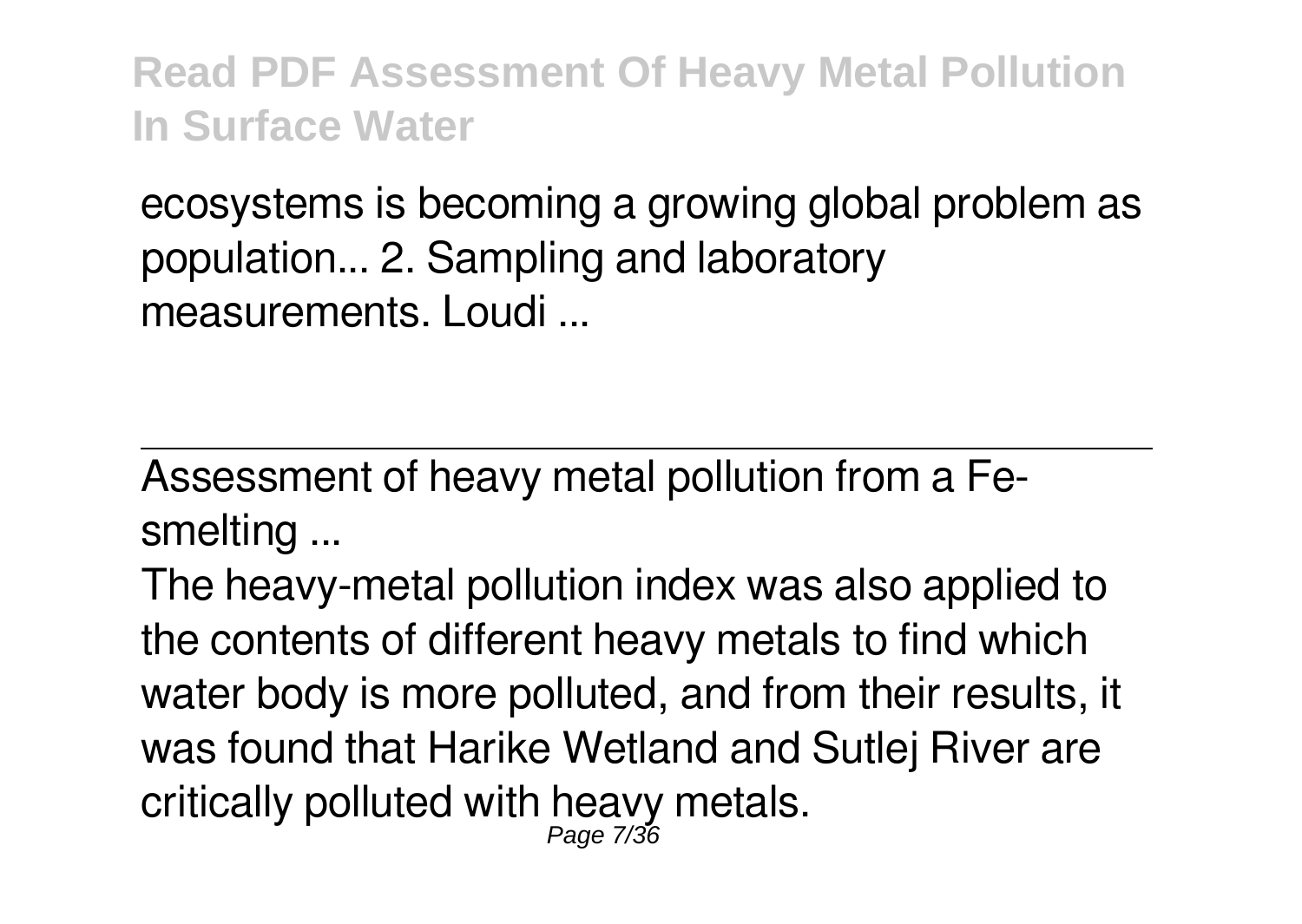Assessment of heavy-metal pollution in three different ...

Assessment of heavy metal pollution, spatial distribution and origin in agricultural soils along the Sinú River Basin, Colombia 1. Introduction. Metal content in soils is the result of metals arising from human activities and natural processes. 2. Materials and methods. The Sinú River Basin is ...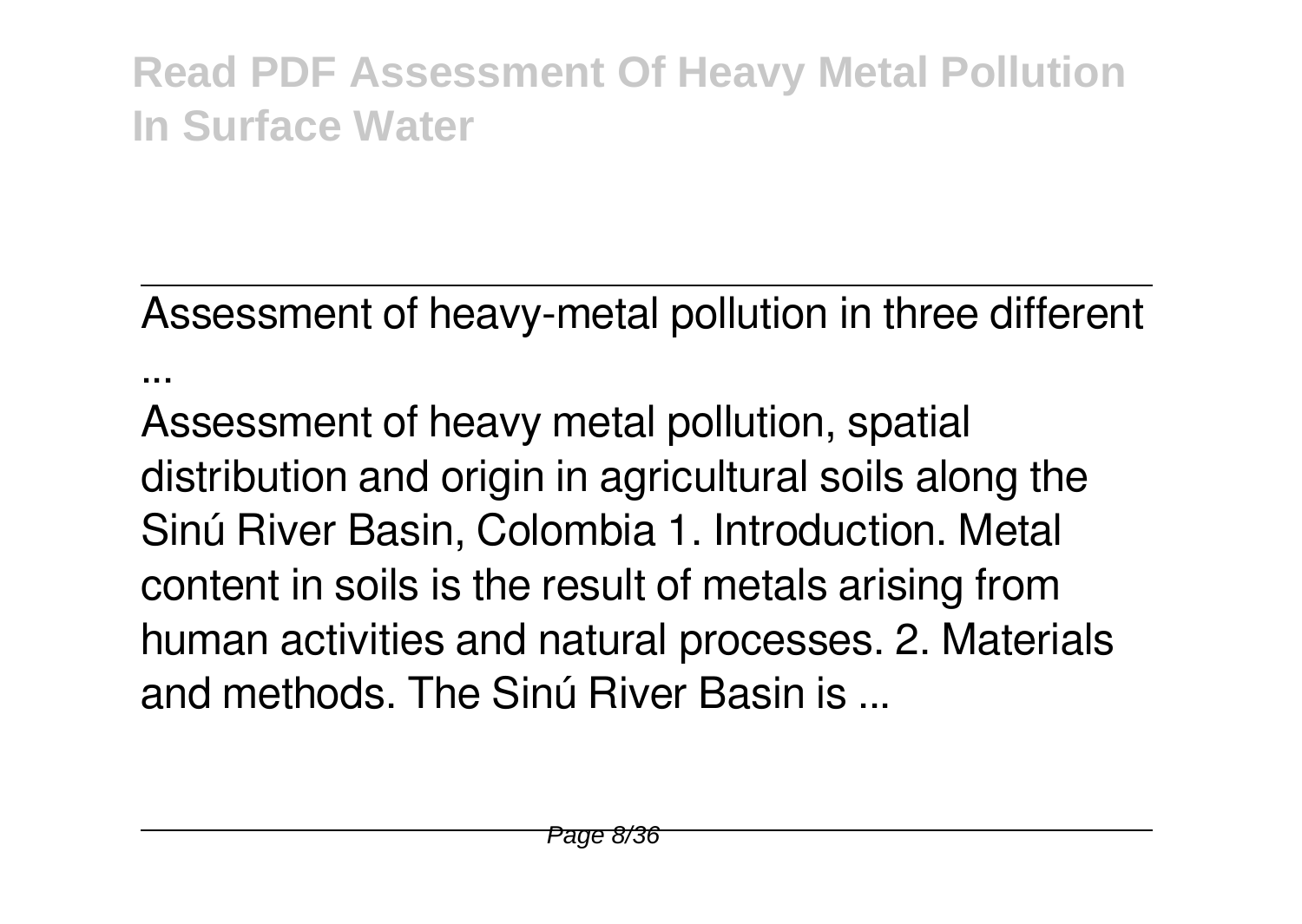Assessment of heavy metal pollution, spatial distribution ...

Assessment of Heavy Metal Pollution in Surface Water. ... ( $n = 6$ ), the highest value of heavy metal pollution index  $HPI = 96.82$  has been recorded from the Lashkergah city area. Correlation ...

(PDF) Assessment of Heavy Metal Pollution in Surface Water This study aimed to assess the pollution and potential ecological risk of seven heavy metals (Cd, Cr, Cu, Hg, Page 9/36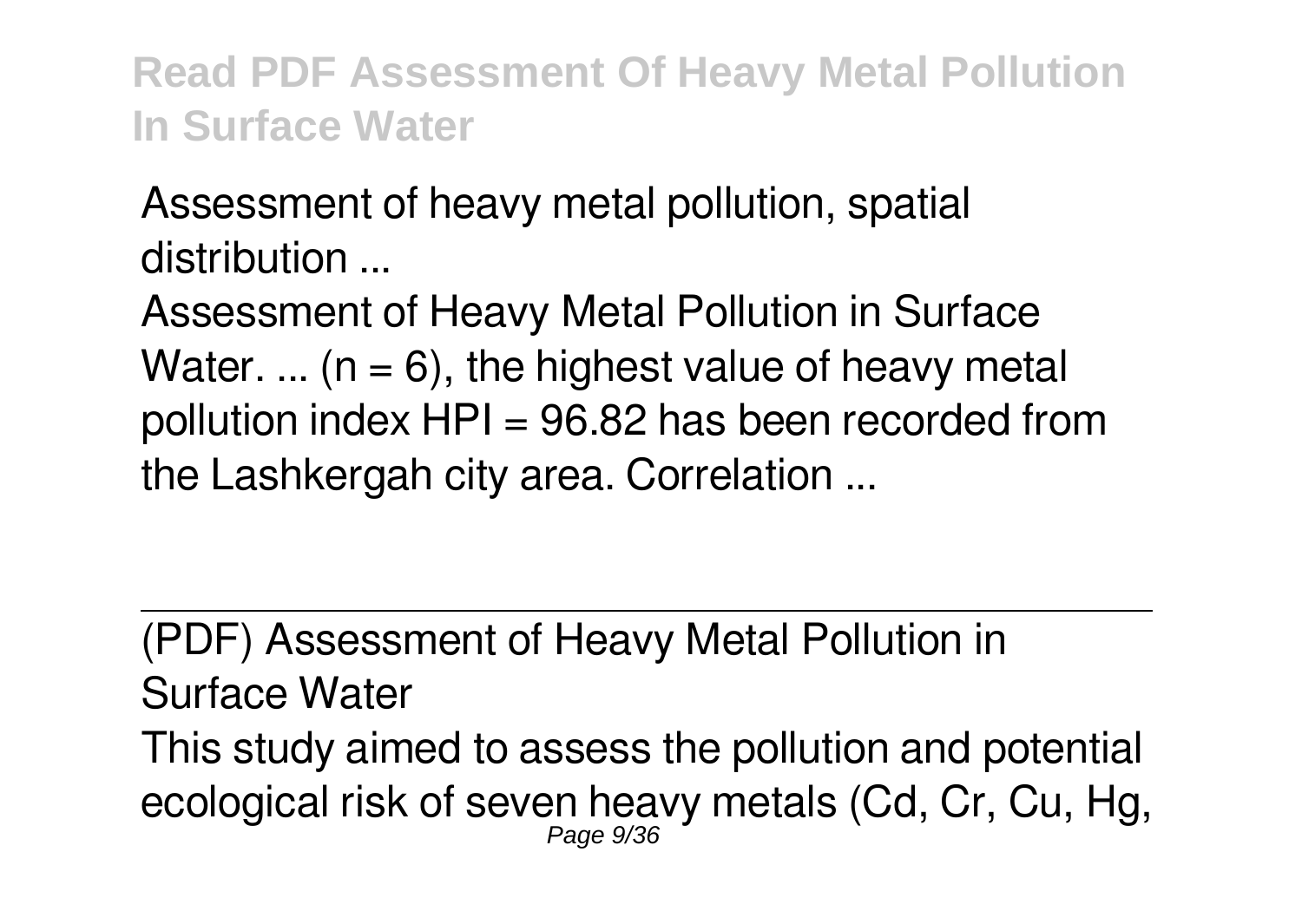Ni, Pb, and Zn) in the sewage sludge collected from a wastewater treatment plant (WWTP), located in the most industrialized region of Poland (Silesian Voivodeship). The concentrations of heavy metals were determined

Assessment of Heavy Metal Pollution and Potential ... Abstract and Figures Heavy metal (HM) contamination and accumulation is a serious problem around the world due to the toxicity, abundant sources, non-biodegradable properties, and Page 10/36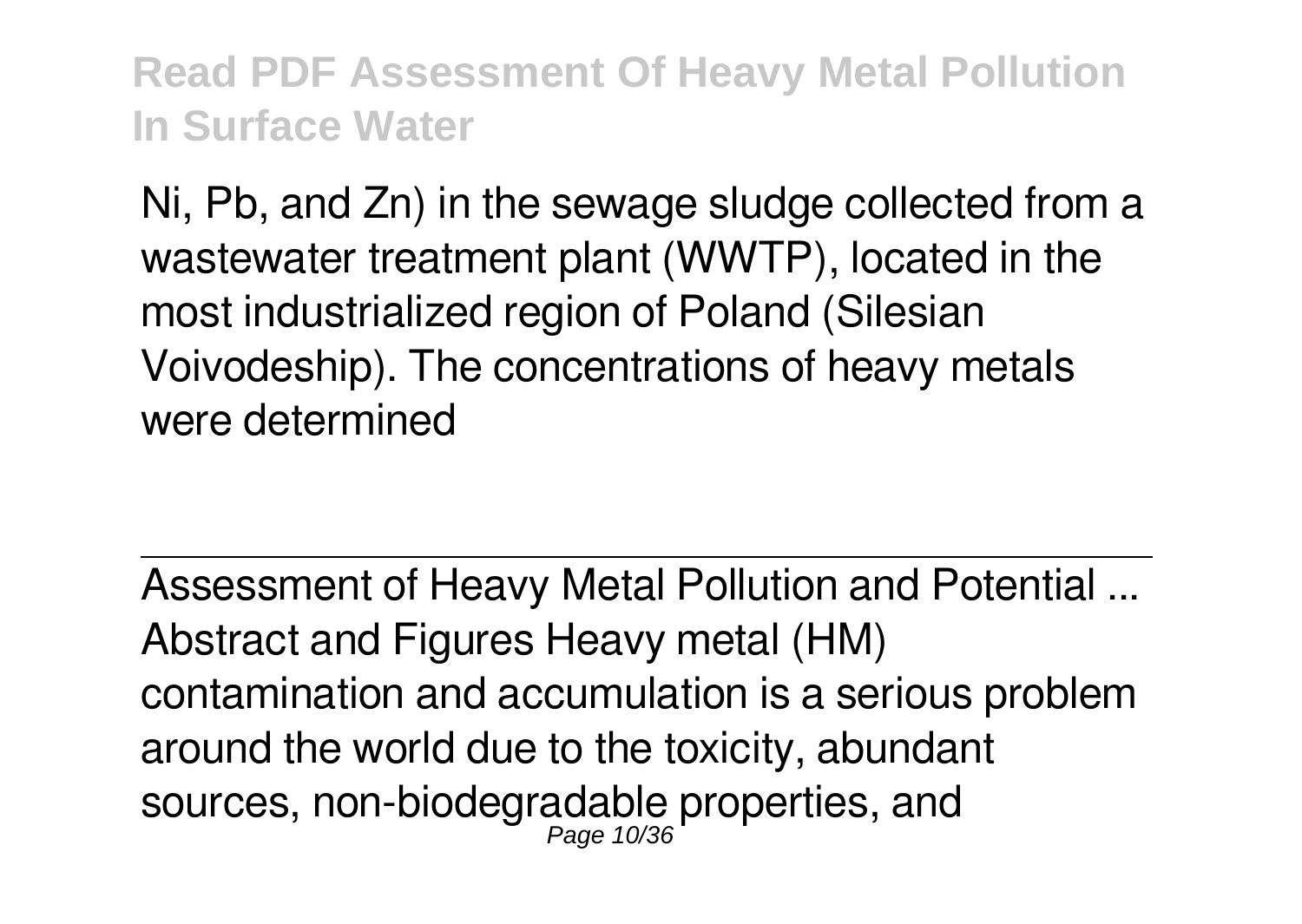accumulative...

(PDF) Assessment of Heavy Metal Pollution and Health Risks ...

Heavy metal pollution in many river systems of the world is a common environmental problem due to rapid population growth, industrialization and economic development (Förstner, 1981, Hudson-Edwards et al., 2001, Staley et al., 2015).River sediments tend to be the repository of heavy metals which are potential secondary source of metal Page 11/36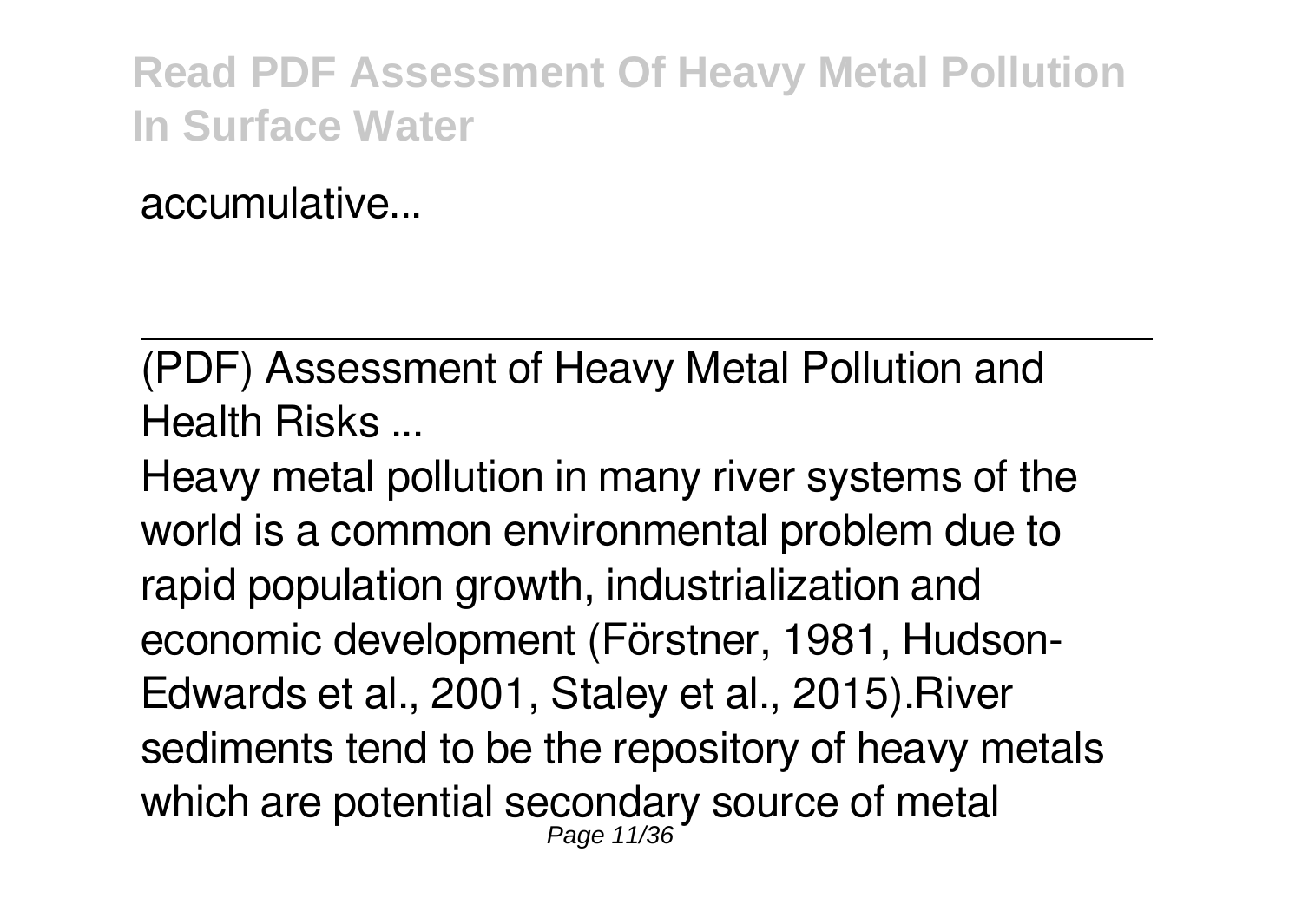pollutants to the overlying aquatic systems (Adams et al ...

Assessment of heavy metal pollution in Red River surface ...

Assessing the concentration of potentially harmful heavy metals in the soil of urban parks is imperative in order to evaluate the potential risks to residents and tourists. To date, little research on soil pollution in China's urban parks has been conducted.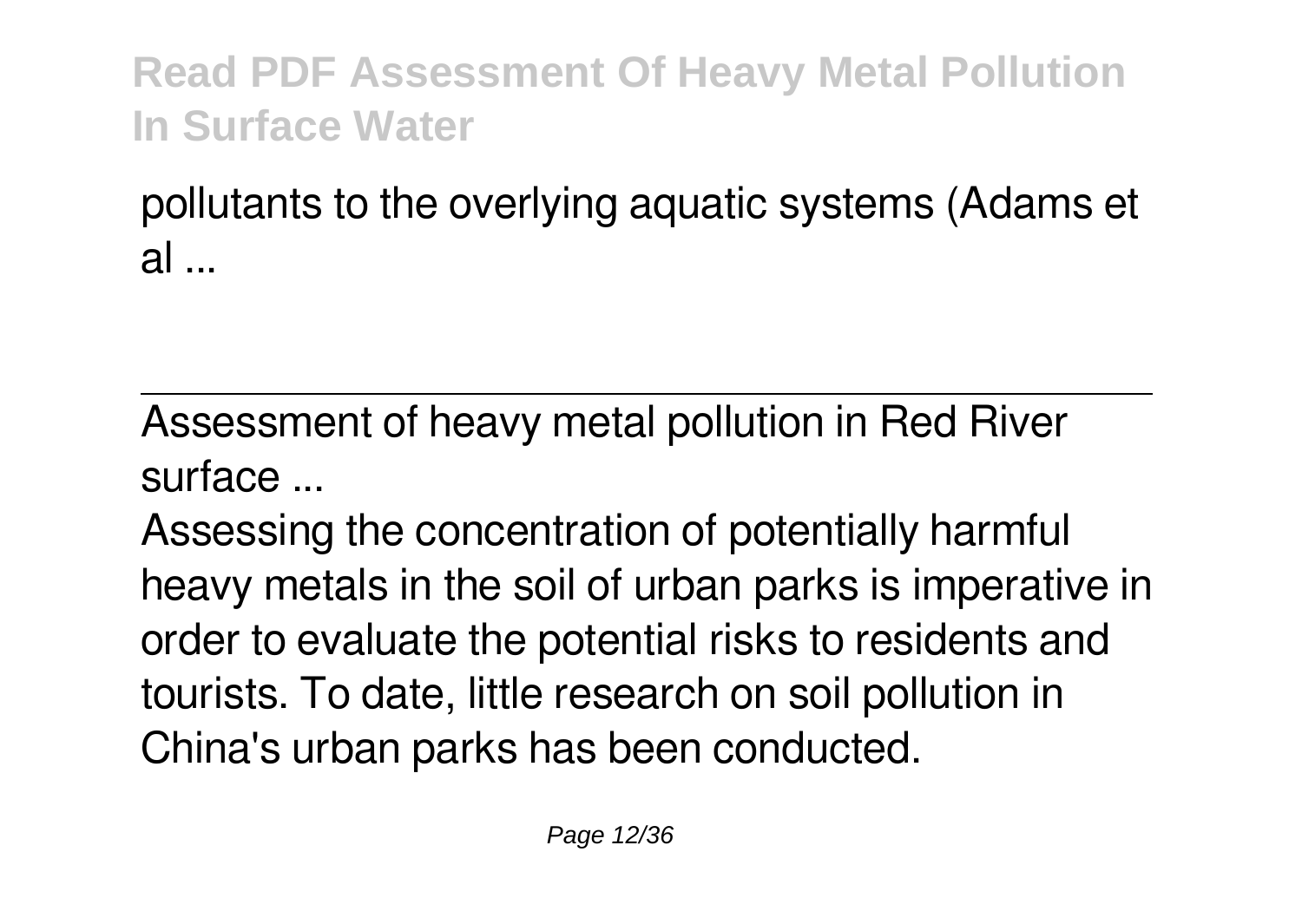Assessment of heavy metal pollution in surface soils  $\mathsf{d}$ 

Mining and smelting activities are the main causes for the increasing pollution of heavy metals from water sources. The toxicity of these heavy metals from the mining, milling and smelting companies can cause harmful and even lethal effects on the human health.

Assessment of heavy metal pollution in drinking water due ...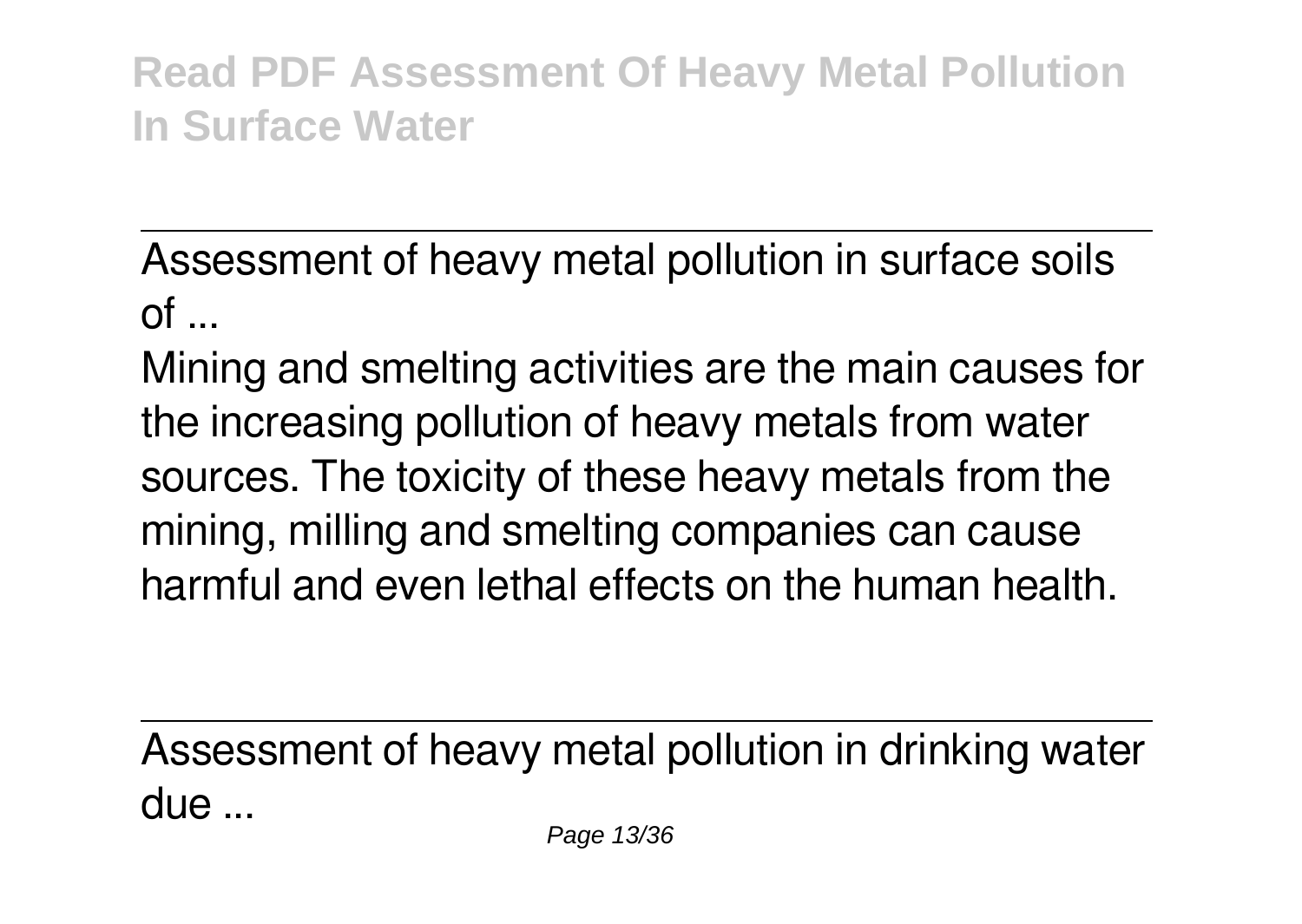Heavy metal assessment on the surface sediments study area reveals that mud, organic matter and Fe oxyhydroxides have controlled the accumulation of Cr, Cu, Ni, Pb and Zn. The high amount of sand in the shallower region indicates the prevalence of high energy condition and organic matter is due to the input of terrigenous material which includes discharge of untreated domestic wastes and industrial wastes.

Heavy metal assessment in surface sediments off Coromandel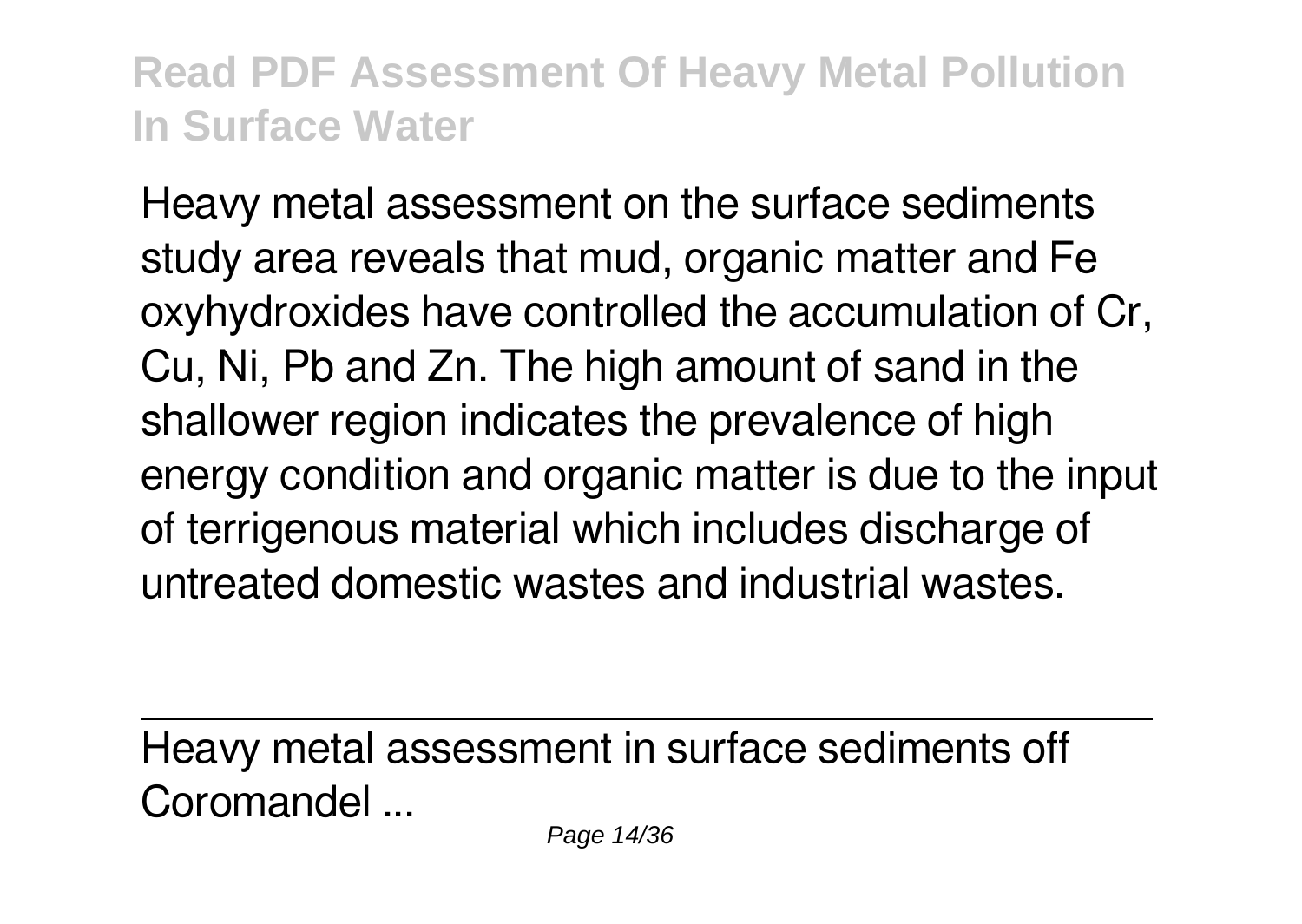The objective of this study is to assess the heavy metals pollution and microbial contamination in water, sediments and fish of Lake Manzala and study the direct and indirect effect for disposal of waste water, industrial and agricultural drainage

(PDF) Assessment of Heavy Metals Pollution and Microbial ...

In order to assess the soil heavy metal pollution levels by PCA, the principal components of data set should be first identified. The principal components, which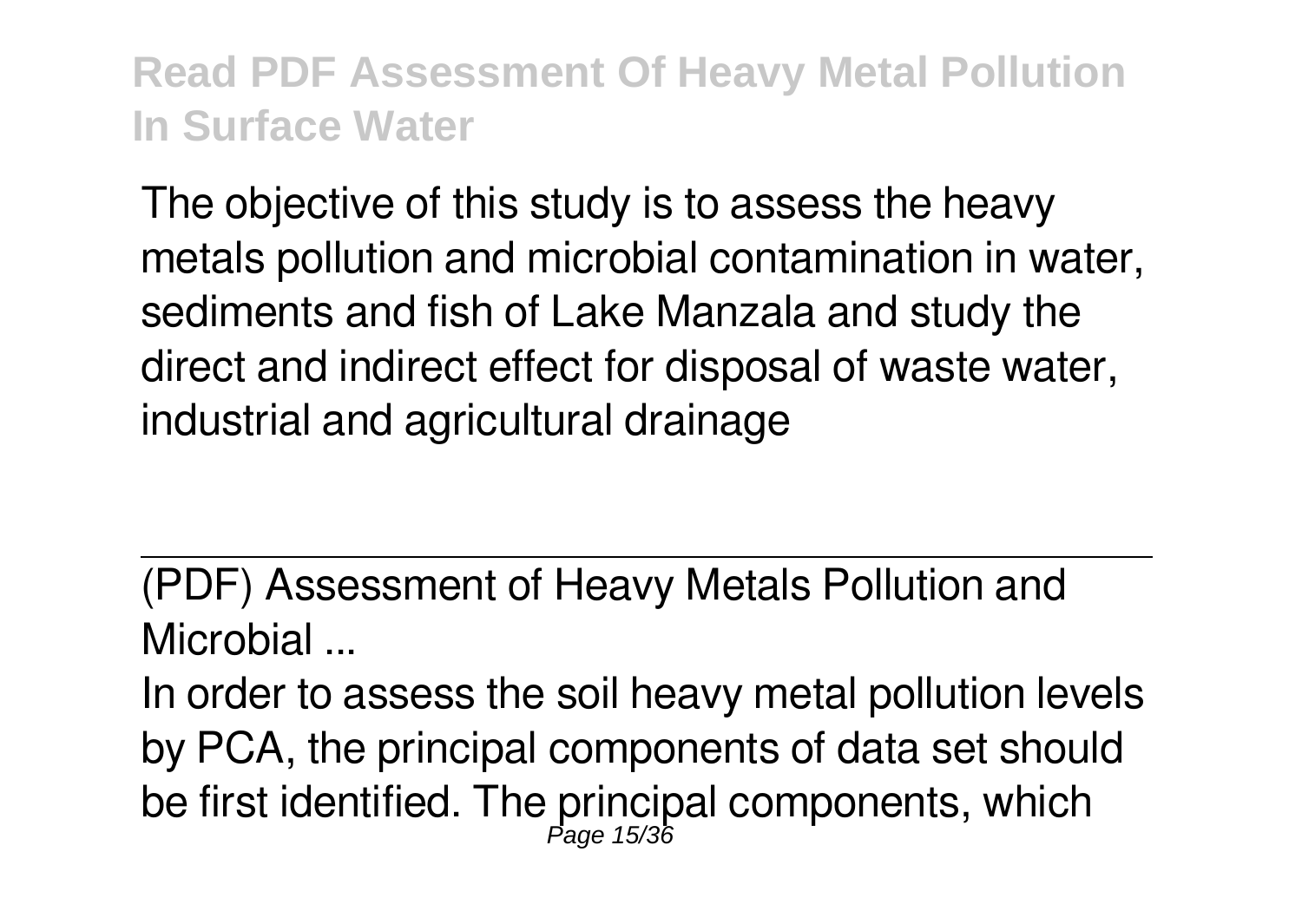contain most part of information of assessed indexes, can present the contamination levels of heavy metals in soil correctly.

Assessment of Soil Heavy Metal Pollution with Principal ...

Assessment of heavy metal contamination in the sediments from the Yellow River Wetland National Nature Reserve (the Sanmenxia section), China. Environmental Science and Pollution Research,22(11), 8586–8593. Page 16/36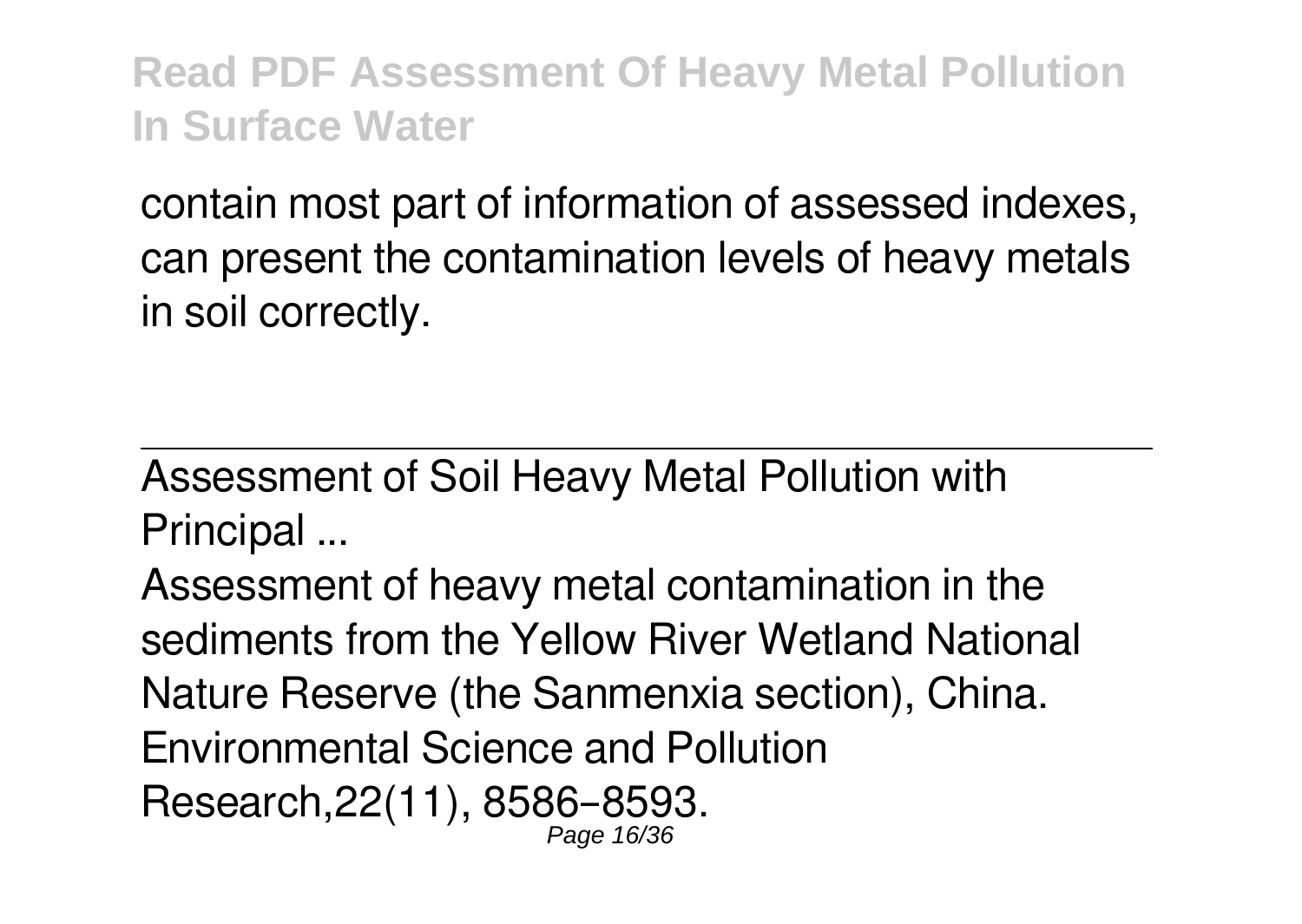Assessment of heavy metals and arsenic pollution in

...

Assessment of Some Heavy Metals Pollution and Bioavailability in Roadside Soil of Alexandria-Marsa Matruh Highway, Egypt. Ahmed A. Elnazer, 1 Salman A. Salman, 1 Elmontser M. Seleem, 2 and Elsayed M. Abu El Ella 3. 1 Geological Sciences Department, National Research Centre, 33 El Bohouth Street (Formerly El Tahrir Street), ...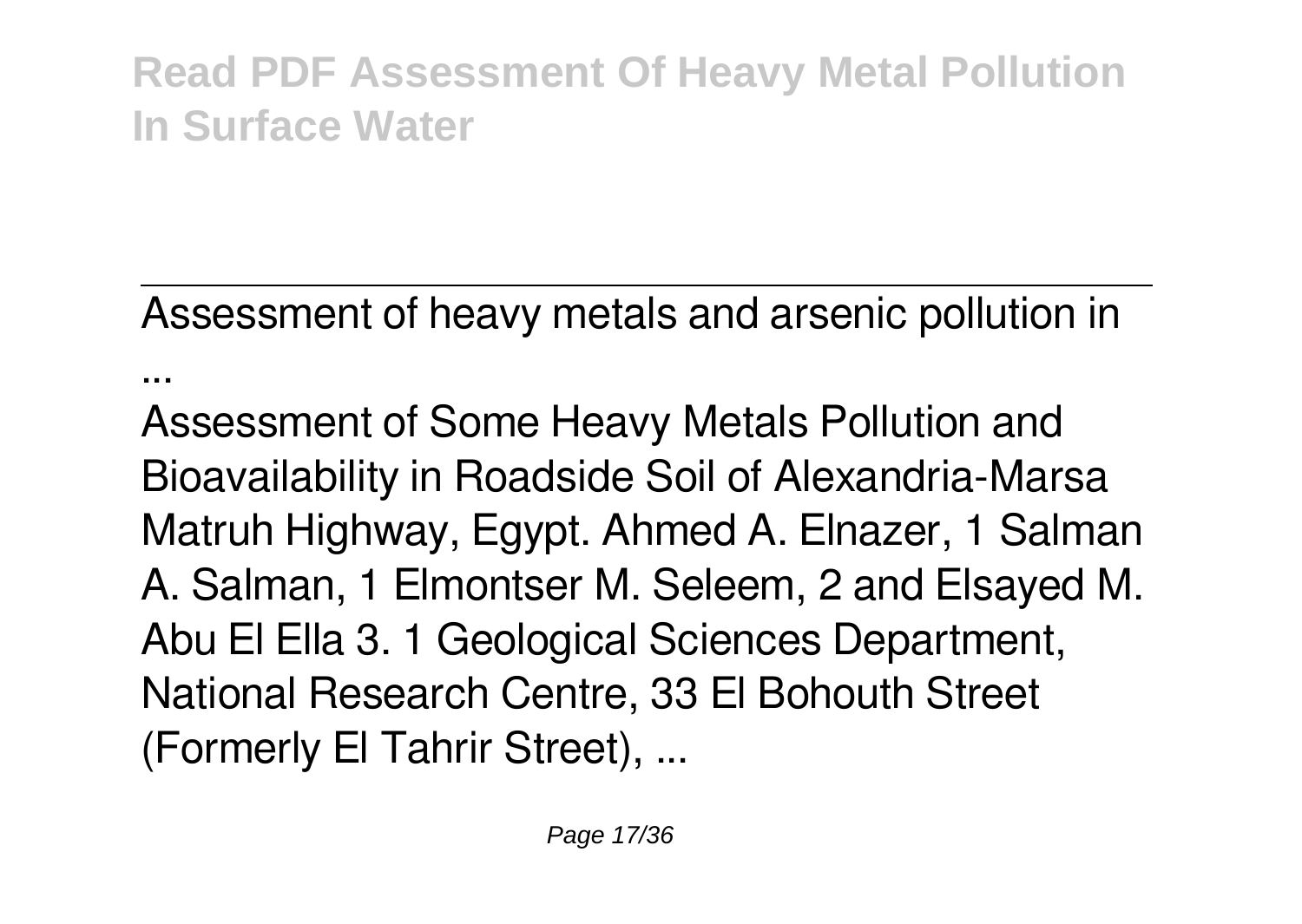Assessment of Some Heavy Metals Pollution and ... Assessment of soil pollution with heavy metals involves sampling of representative soils in a problem area, analysis of metals and related parameters (such as pH), and comparison of soil contamination/pollution quantification against regulatory standards.

*Improved Phytoremediation of Heavy Metal Pollution by Dr. Leung*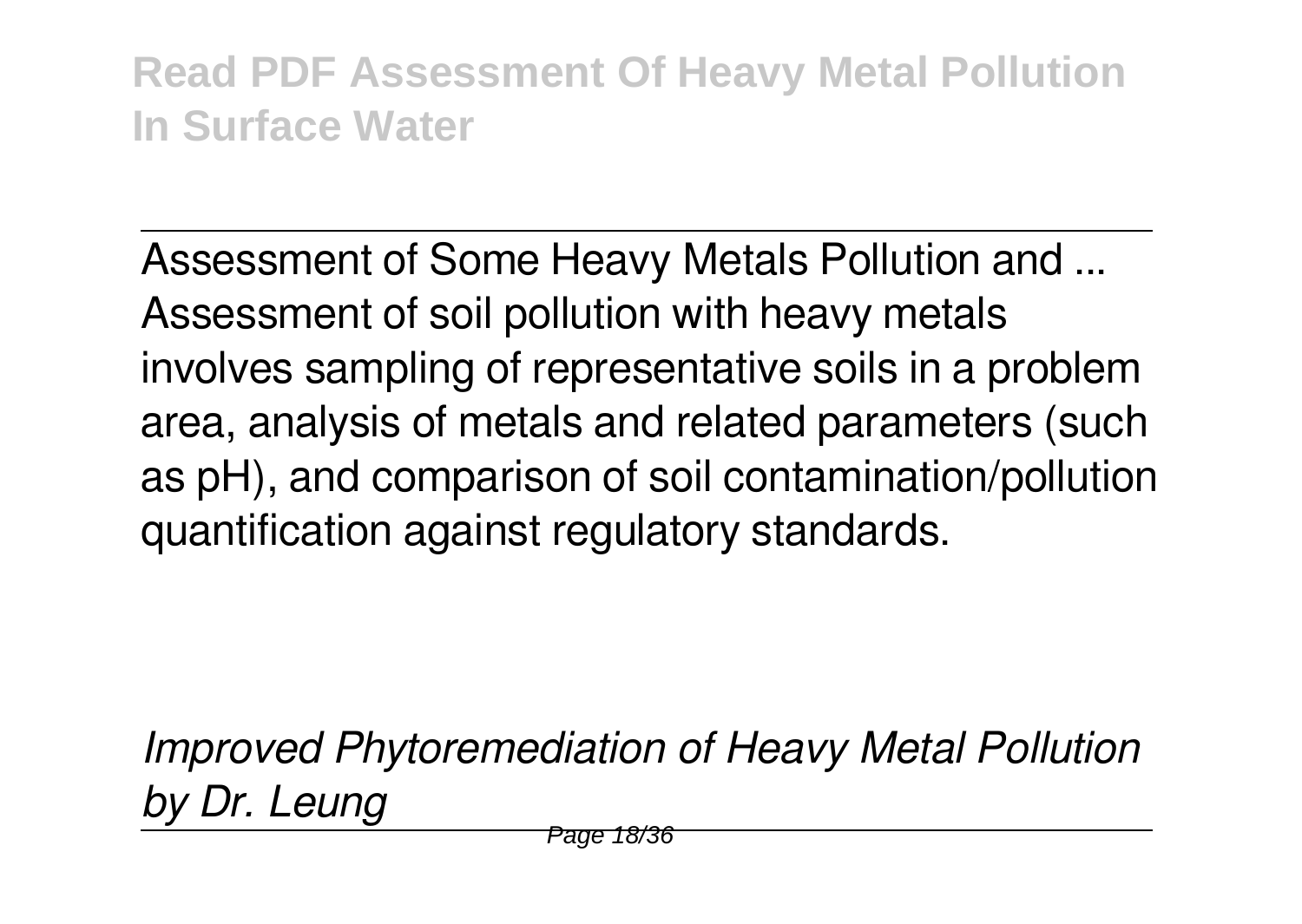Tech It Out – Treat heavy metal pollution with… TV?! Heavy Metals in Soil | Christine Whitney | Central Texas Gardener **Heavy Metal Contamination in Soils - Using Magnetic Proxies to make it visible** Heavy Metals in the Environment - NRES Seminar Series **Heavy Metals in Soils, Thursday, March 1st, 2018 -Dr. Andrew Margenot** Bioremediation of Heavy Metals in Hindi Your fertility \u0026 heavy metal toxicity | Unexplained infertility \u0026 miscarriages Heavy Metal Pollution Heavy metals | pollution | animated channel about ecology DREAM EVIL - The Book Of Heavy Metal (OFFICIAL VIDEO) Page 19/36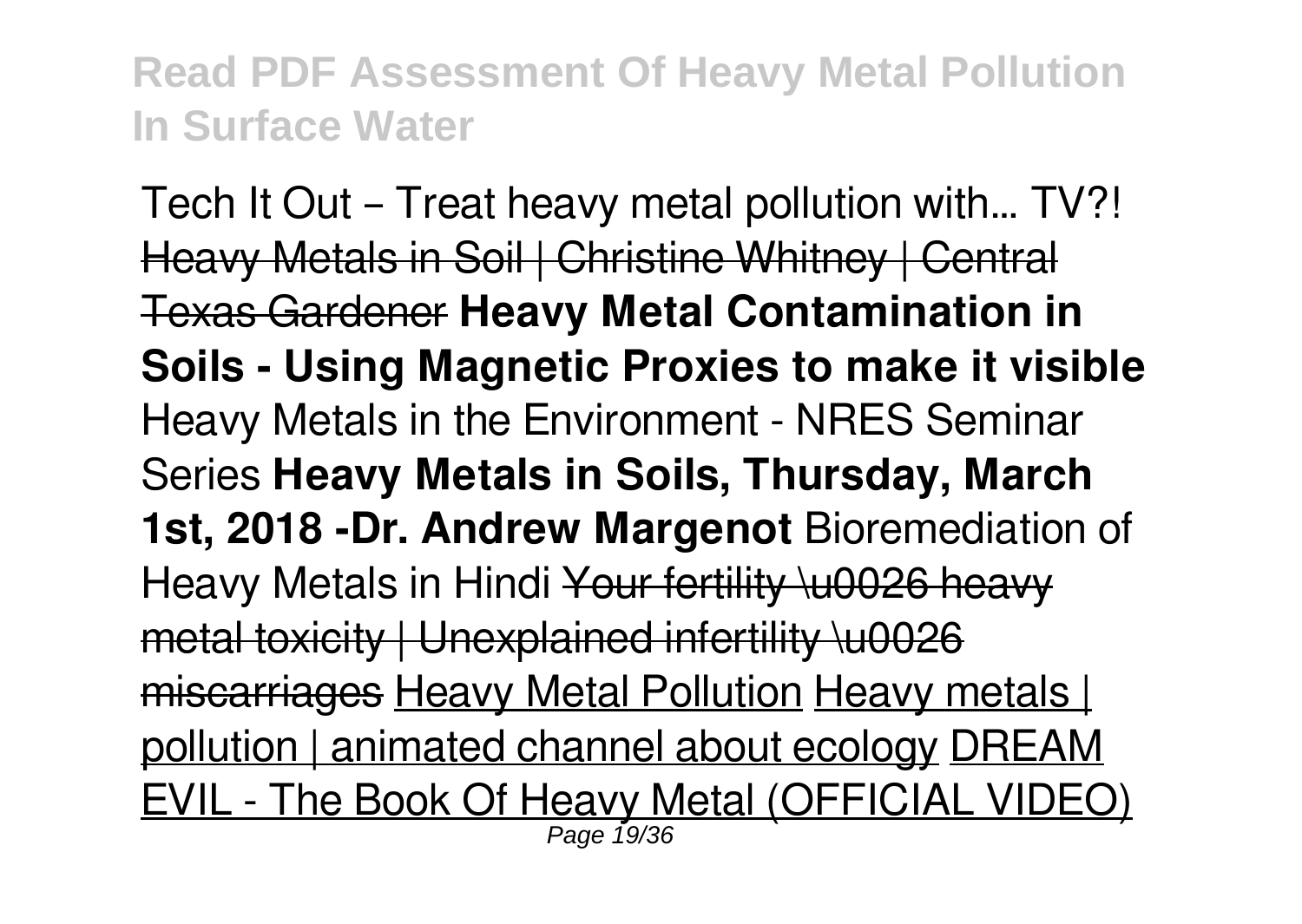Environmental Pediatrics: Heavy Metals and Radiation HEAVY METAL TOXICITY?! *Warning! Rock Dust Contains Heavy Metals! Are they Safe For Your Organic Garden?* Sequestering heavy metals in soil | Huang Yi How lead toxicity can affect your hands

#### 25 HEADBANGING RIFFS

Indestructible**Painkiller DREAM EVIL - The Book Of Heavy Metal [Live] Heavy Metal Salmon: Sub-Lethal Toxicity in the Skeena** Heavy Metals: Lead, Arsenic, and Mercury Heavy Metals Pollution Part-3 **Toxicity of Heavy Metals | Environmental** Page 20/36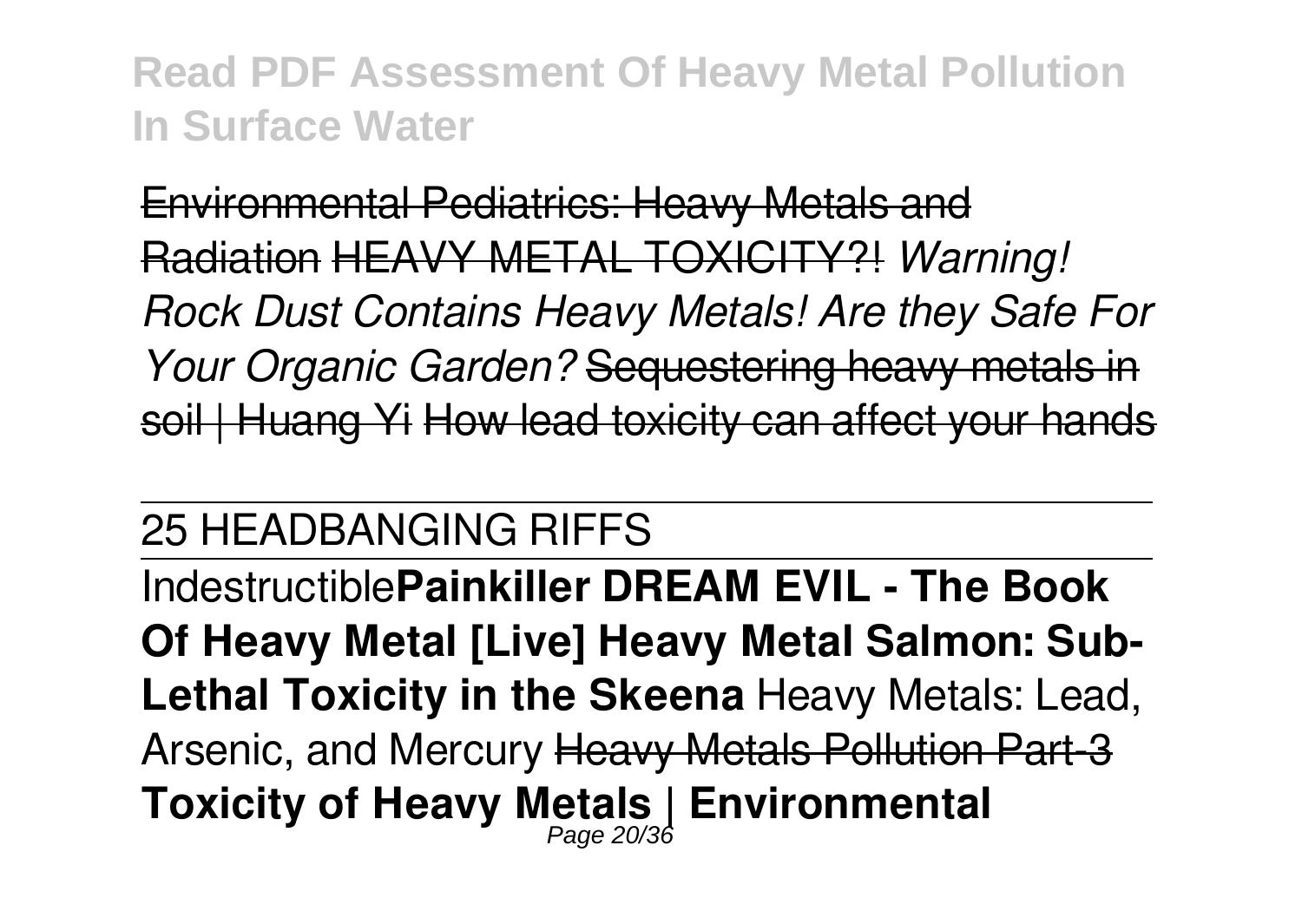## **Chemistry | Urdu\\Hindi | Saad Anwar The Pollution of Soil by Heavy Metal** Water Pollution

Part Two Heavy Metal Chemical and Oil Pollution UPSC EDGE for Prelims 2020 | Environment \u0026 Ecology by Sumit Sir | Pollution

Assessment Of Heavy Metal Pollution

The concentration of heavy metals in several sites, assessed in water, soil and sediment samples, affected by different pollution sources are reviewed. These evidence how human activities impact natural media and how the pollution spreads.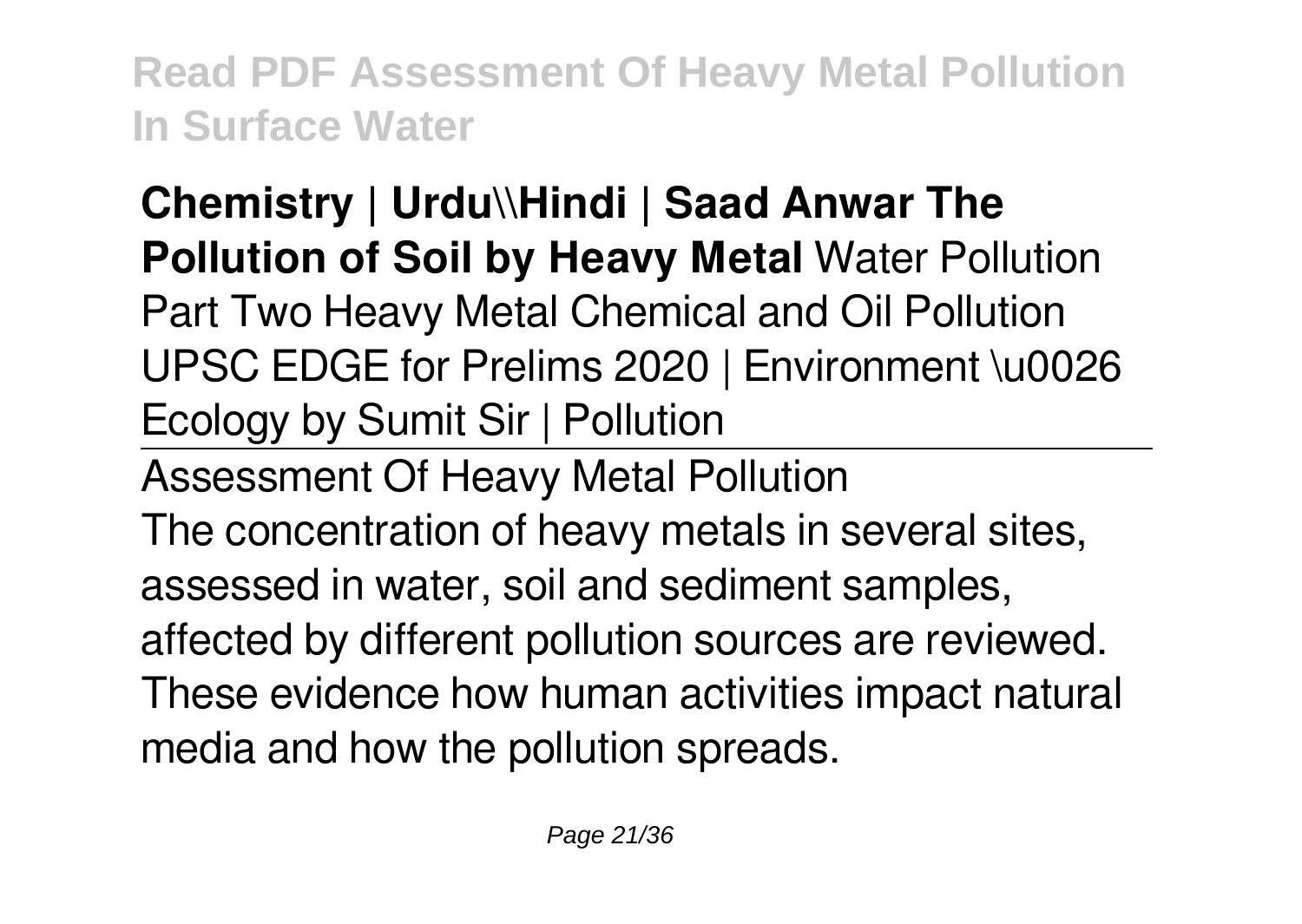Assessment of heavy metal pollution from anthropogenic ...

Assessment of heavy metal pollution, distribution and source apportionment in the sediment from Feni River estuary, Bangladesh 1. Introduction. Heavy metal pollution is considered to be a serious threat to any aquatic ecosystems because of its... 2. Materials and methods. Located in the central

Assessment of heavy metal pollution, distribution and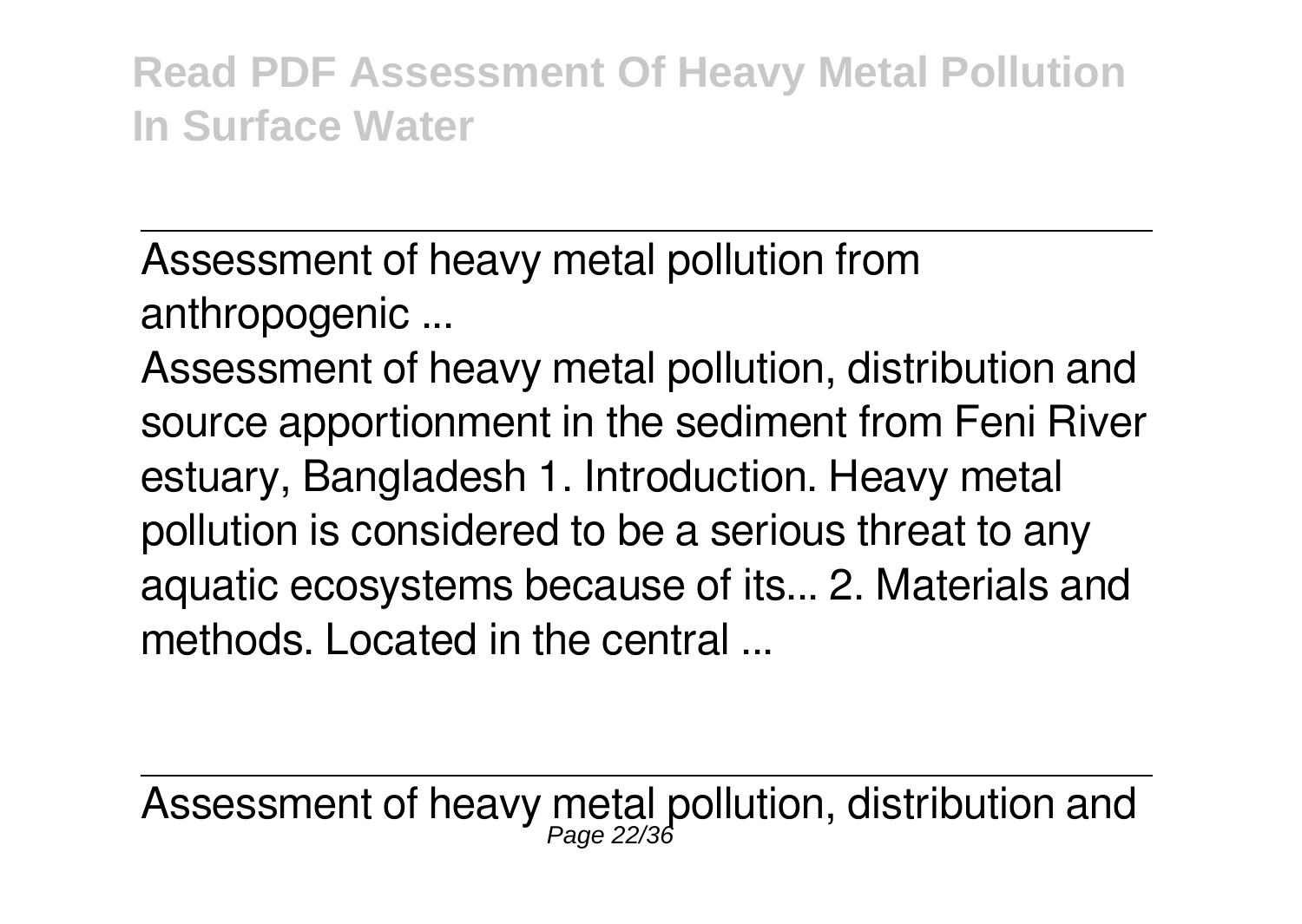...

Assessment of Heavy Metal Pollution The choice of background values plays important roles in geochemical data interpretation (Ali et al. 2016 ). The background value is the natural content of a substance in the soil which is completely dependent on the composition and mineralogical characteristics of the parent/source geological material (Maurizio 2016 ).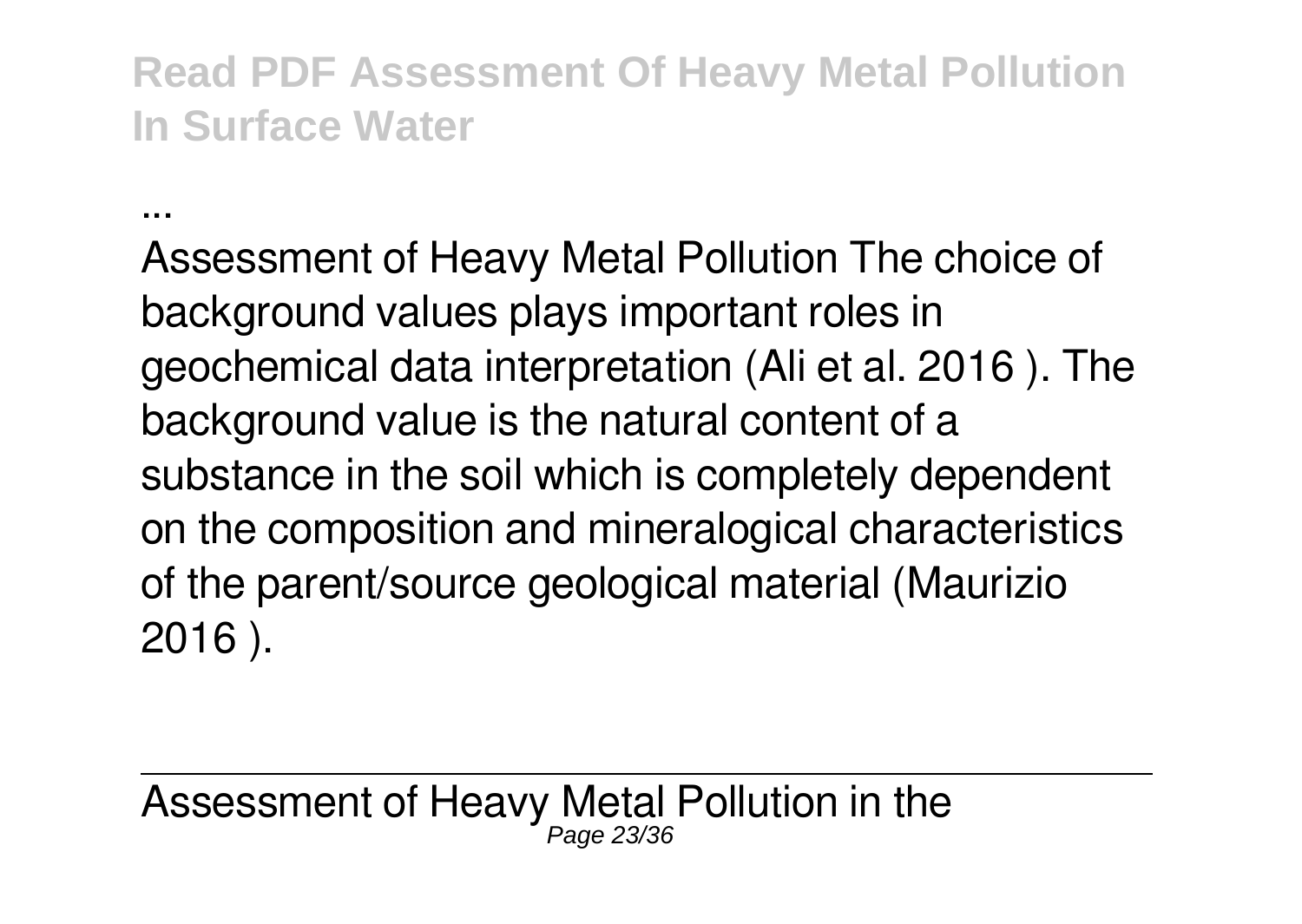Sediments of ...

Assessment of heavy metal pollution from a Fesmelting plant in urban river sediments using environmental magnetic and geochemical methods 1. Introduction. Heavy metal pollution of aquatic ecosystems is becoming a growing global problem as population... 2. Sampling and laboratory measurements. Loudi ...

Assessment of heavy metal pollution from a Fesmelting ...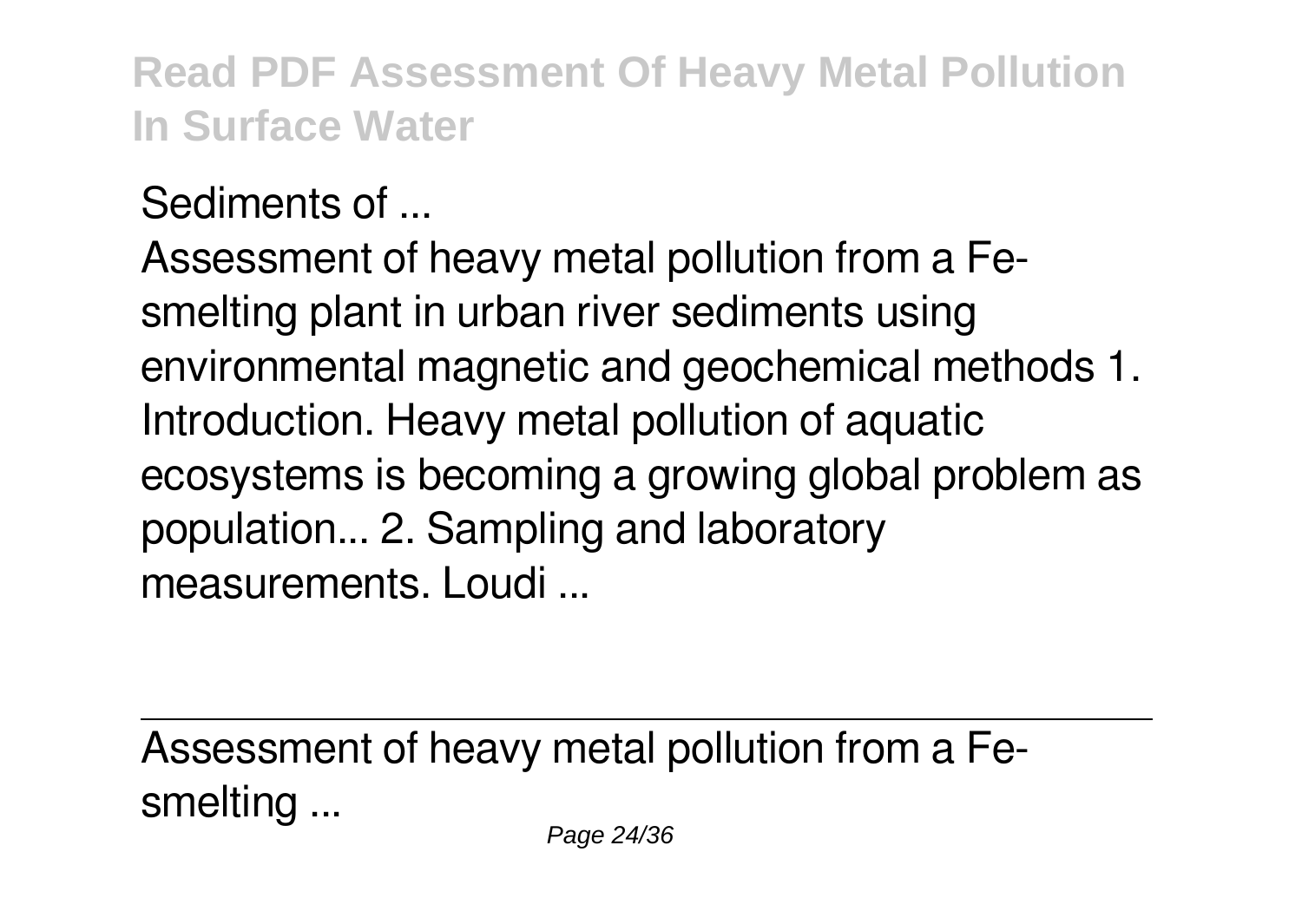The heavy-metal pollution index was also applied to the contents of different heavy metals to find which water body is more polluted, and from their results, it was found that Harike Wetland and Sutlej River are critically polluted with heavy metals.

Assessment of heavy-metal pollution in three different

Assessment of heavy metal pollution, spatial distribution and origin in agricultural soils along the Sinú River Basin, Colombia 1. Introduction. Metal Page 25/36

...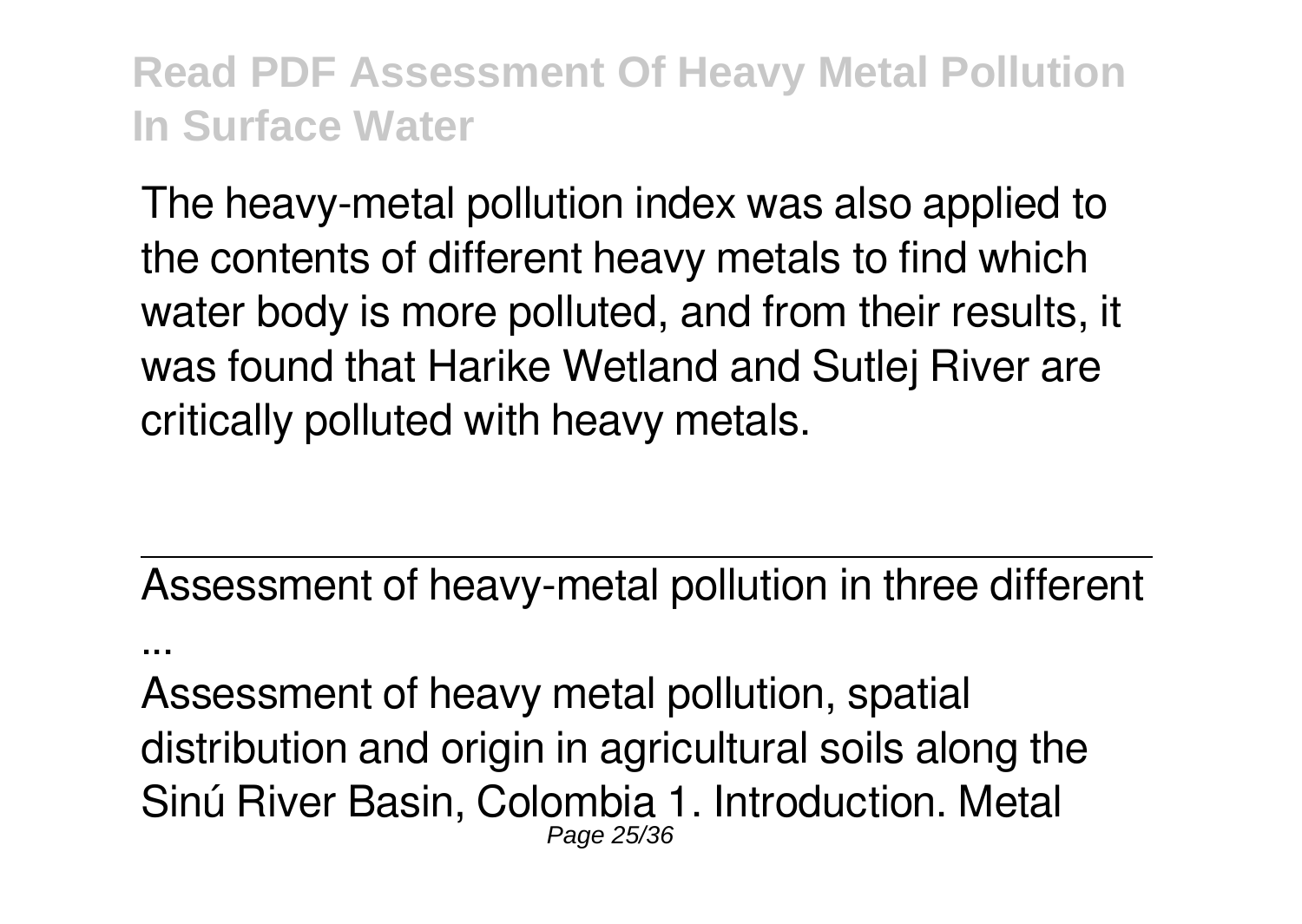content in soils is the result of metals arising from human activities and natural processes. 2. Materials and methods. The Sinú River Basin is ...

Assessment of heavy metal pollution, spatial distribution ...

Assessment of Heavy Metal Pollution in Surface Water. ... ( $n = 6$ ), the highest value of heavy metal pollution index  $HPI = 96.82$  has been recorded from the Lashkergah city area. Correlation ...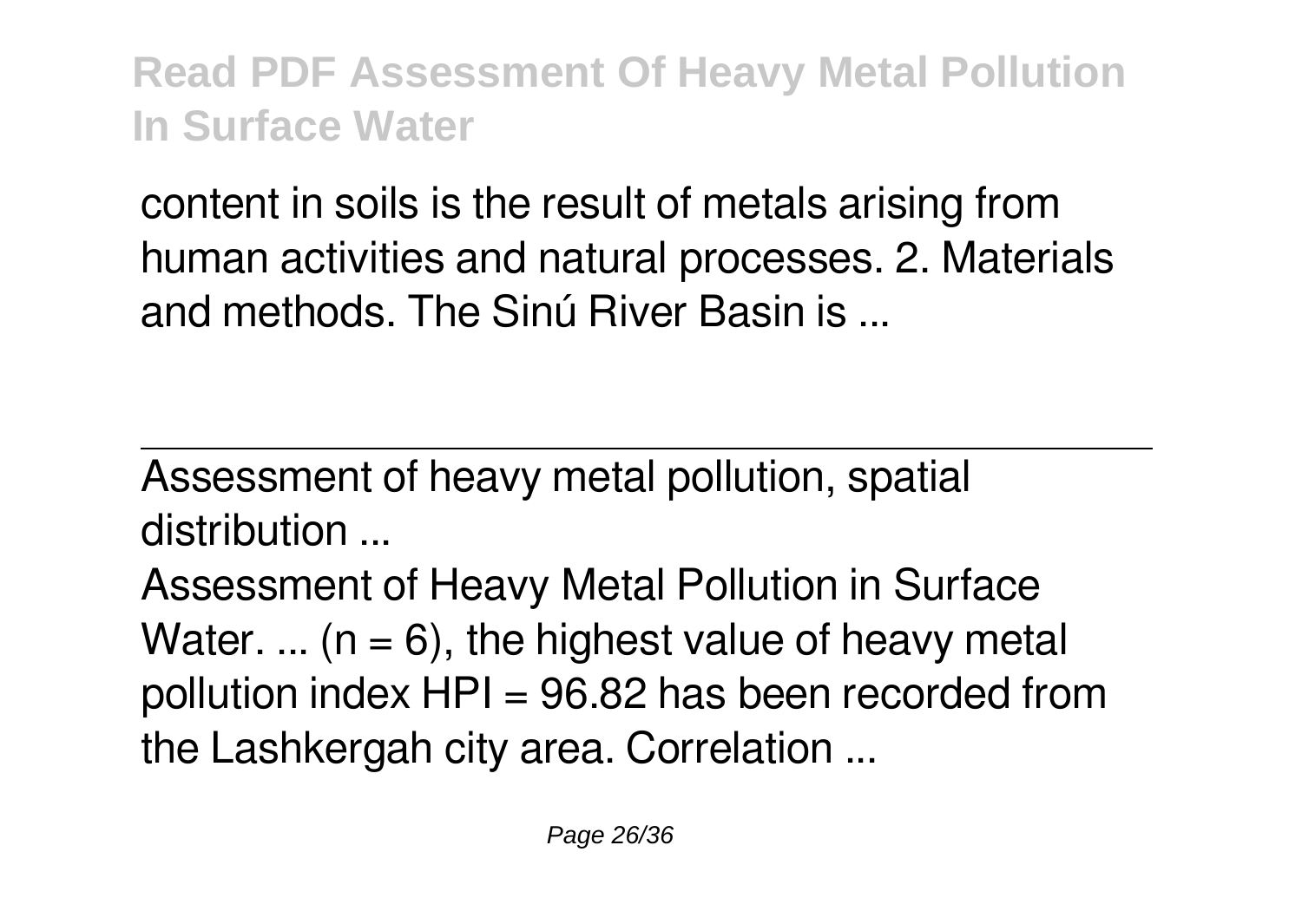# (PDF) Assessment of Heavy Metal Pollution in Surface Water

This study aimed to assess the pollution and potential ecological risk of seven heavy metals (Cd, Cr, Cu, Hg, Ni, Pb, and Zn) in the sewage sludge collected from a wastewater treatment plant (WWTP), located in the most industrialized region of Poland (Silesian Voivodeship). The concentrations of heavy metals were determined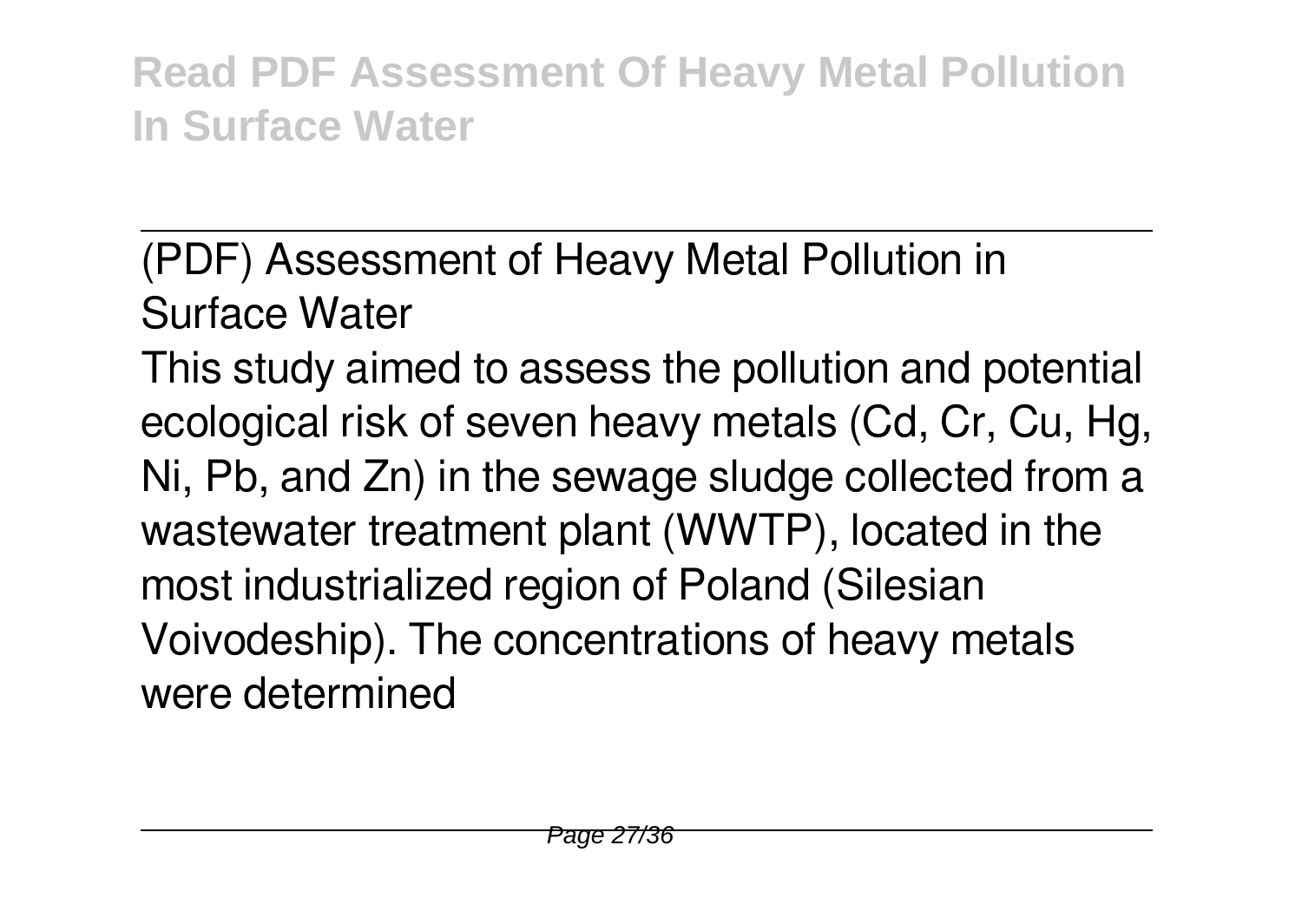Assessment of Heavy Metal Pollution and Potential ... Abstract and Figures Heavy metal (HM) contamination and accumulation is a serious problem around the world due to the toxicity, abundant sources, non-biodegradable properties, and accumulative...

(PDF) Assessment of Heavy Metal Pollution and Health Risks ...

Heavy metal pollution in many river systems of the world is a common environmental problem due to Page 28/36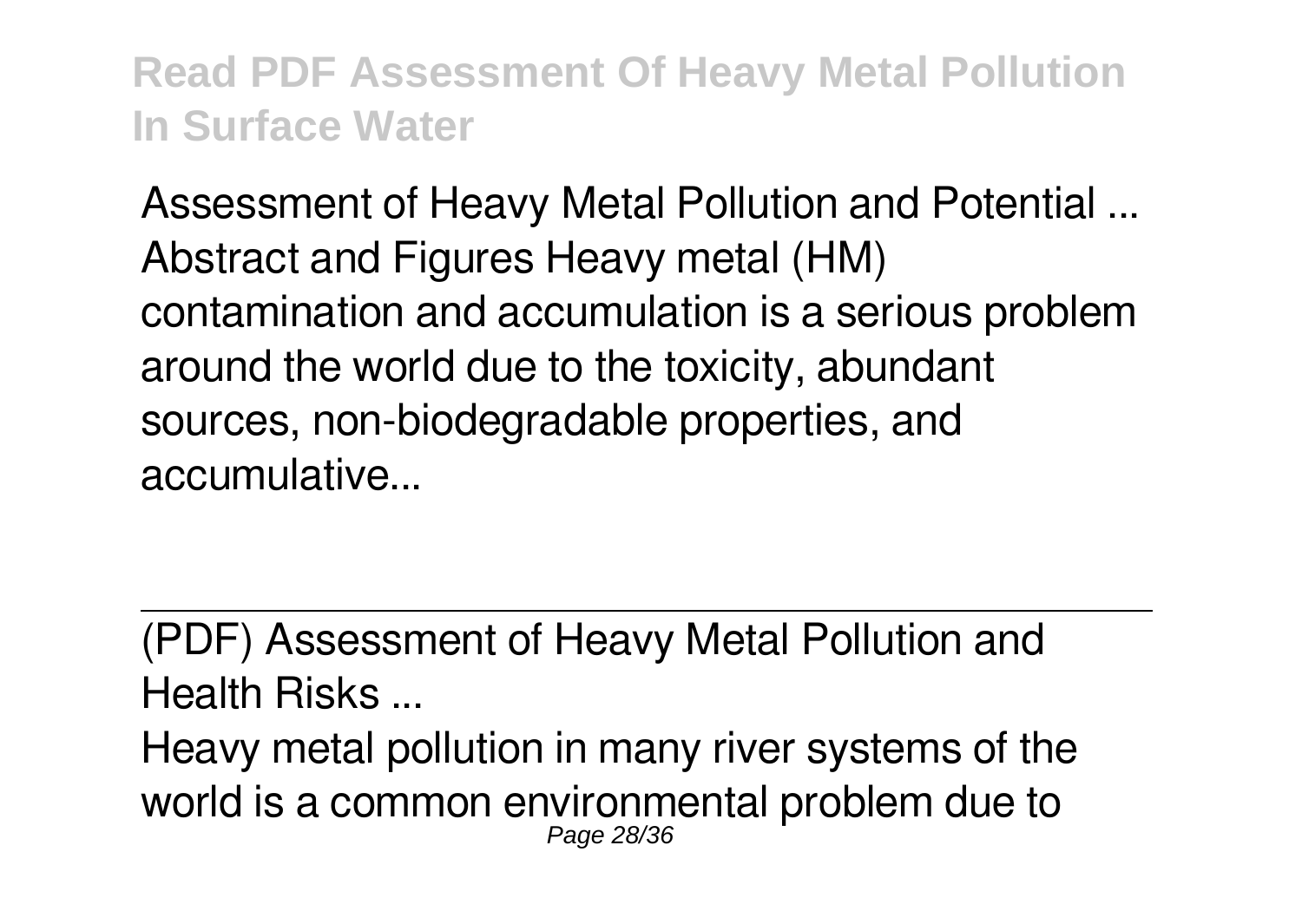rapid population growth, industrialization and economic development (Förstner, 1981, Hudson-Edwards et al., 2001, Staley et al., 2015).River sediments tend to be the repository of heavy metals which are potential secondary source of metal pollutants to the overlying aquatic systems (Adams et  $al$ 

Assessment of heavy metal pollution in Red River surface ... Assessing the concentration of potentially harmful Page 29/36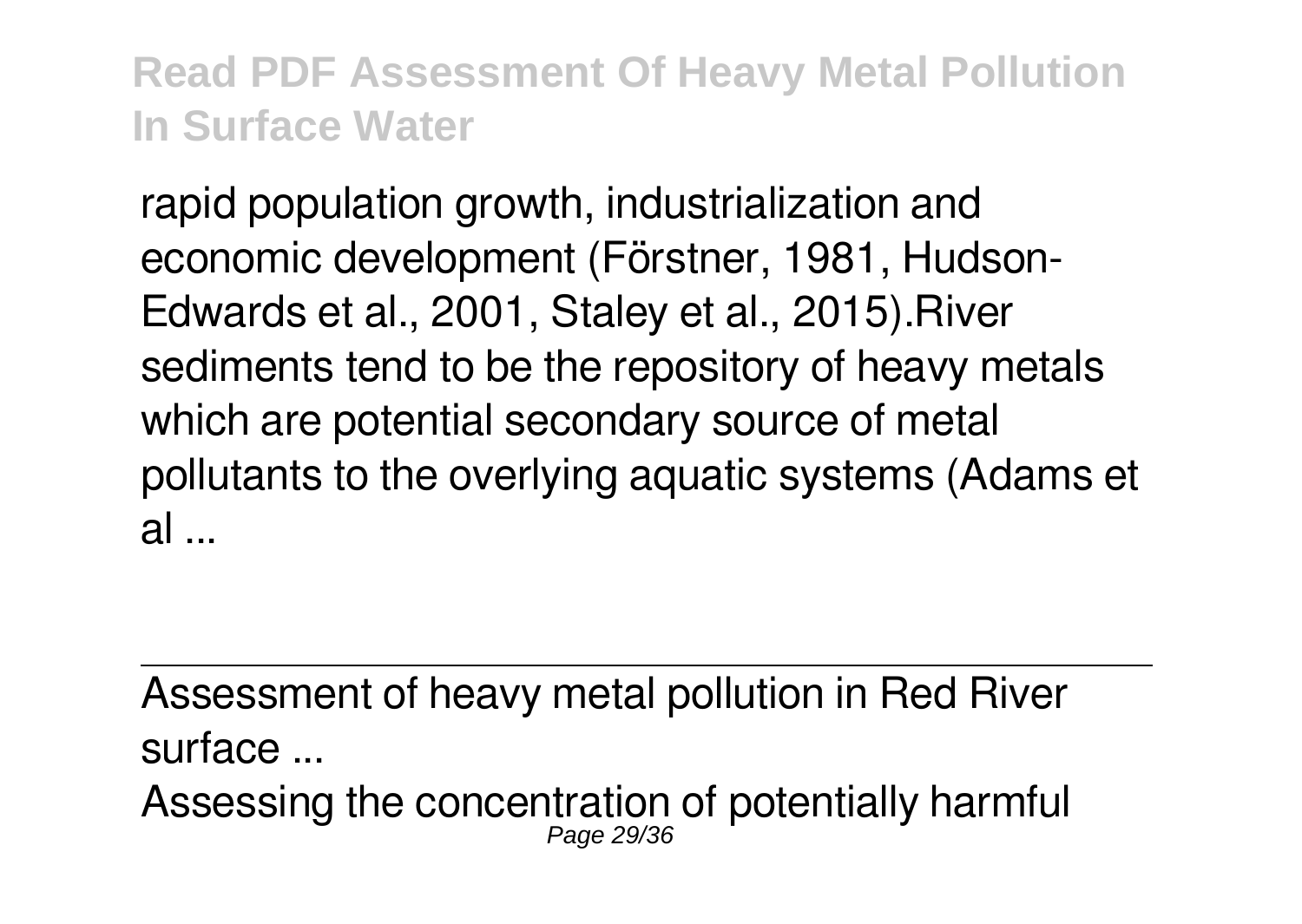heavy metals in the soil of urban parks is imperative in order to evaluate the potential risks to residents and tourists. To date, little research on soil pollution in China's urban parks has been conducted.

Assessment of heavy metal pollution in surface soils  $of$  ...

Mining and smelting activities are the main causes for the increasing pollution of heavy metals from water sources. The toxicity of these heavy metals from the mining, milling and smelting companies can cause Page 30/36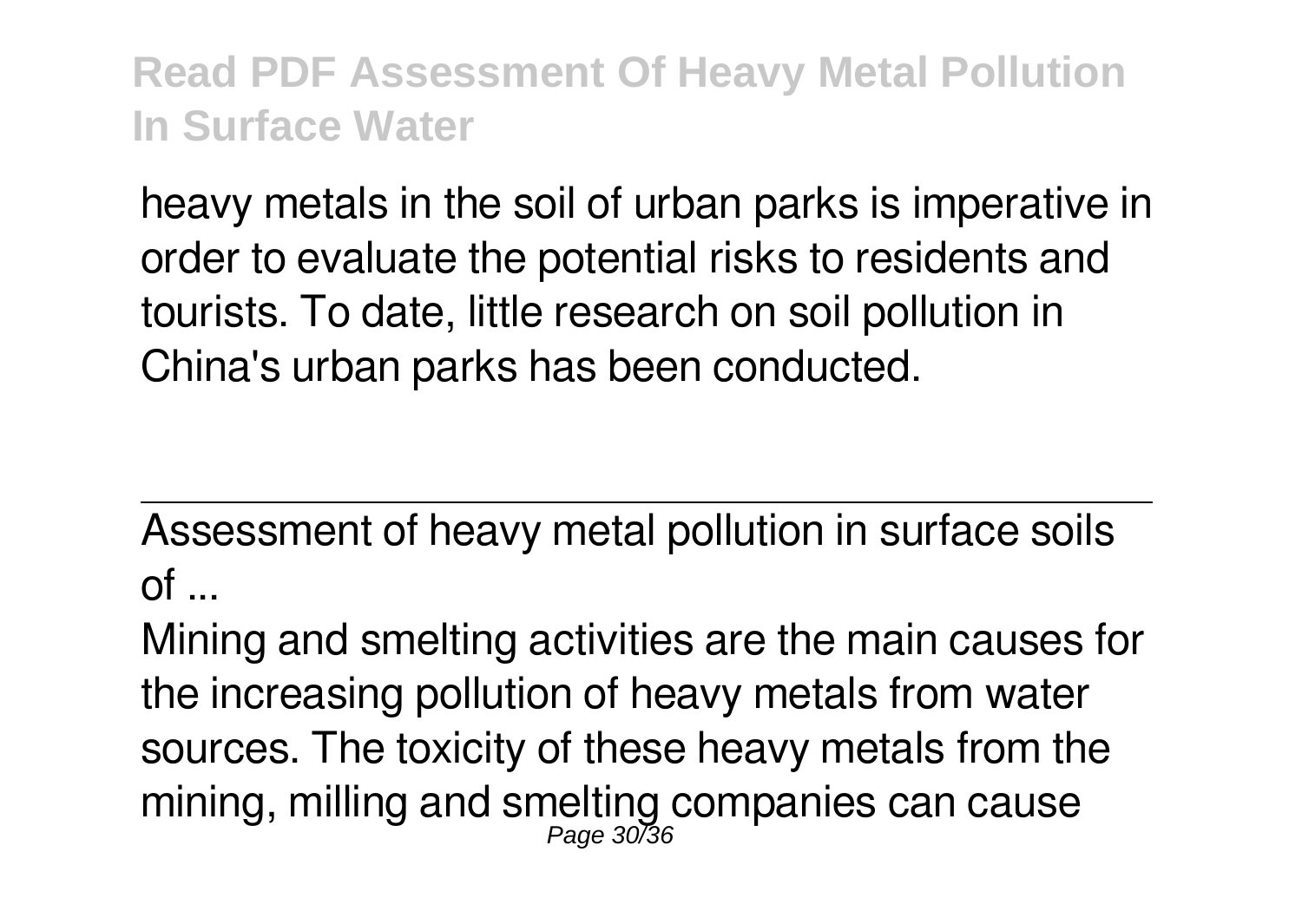harmful and even lethal effects on the human health.

Assessment of heavy metal pollution in drinking water due ...

Heavy metal assessment on the surface sediments study area reveals that mud, organic matter and Fe oxyhydroxides have controlled the accumulation of Cr, Cu, Ni, Pb and Zn. The high amount of sand in the shallower region indicates the prevalence of high energy condition and organic matter is due to the input of terrigenous material which includes discharge of Page 31/36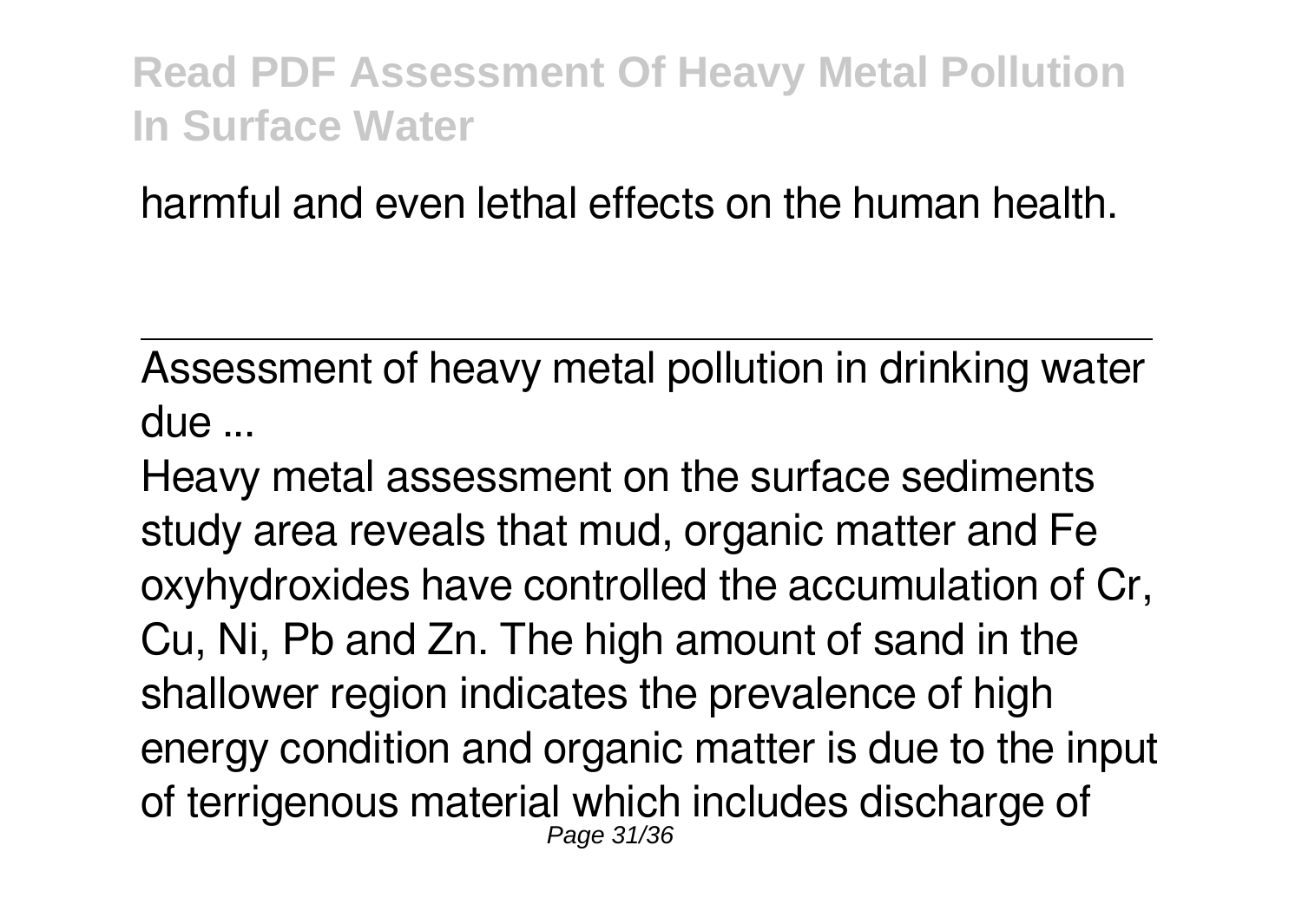untreated domestic wastes and industrial wastes.

Heavy metal assessment in surface sediments off Coromandel

The objective of this study is to assess the heavy metals pollution and microbial contamination in water, sediments and fish of Lake Manzala and study the direct and indirect effect for disposal of waste water, industrial and agricultural drainage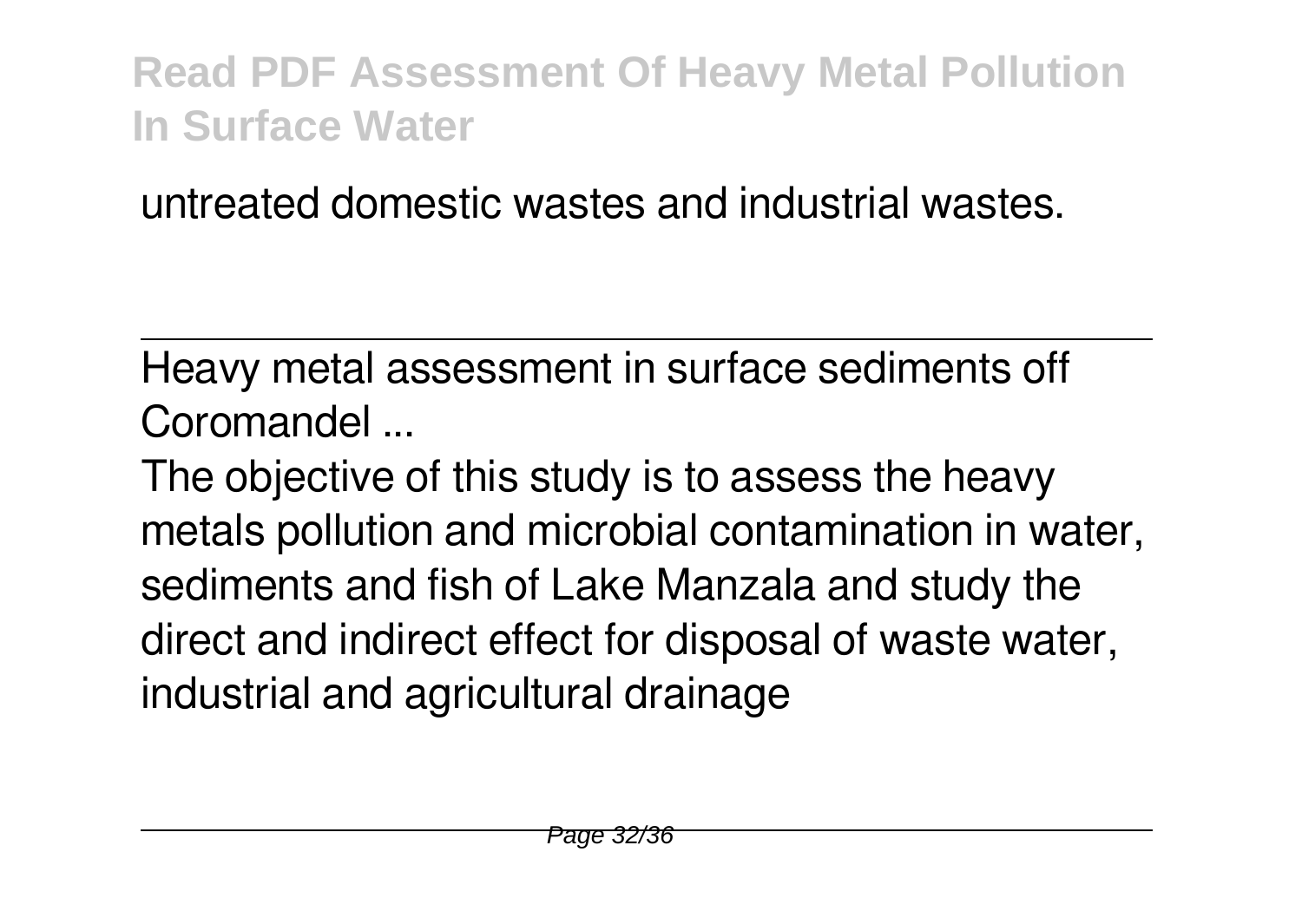(PDF) Assessment of Heavy Metals Pollution and Microbial ...

In order to assess the soil heavy metal pollution levels by PCA, the principal components of data set should be first identified. The principal components, which contain most part of information of assessed indexes, can present the contamination levels of heavy metals in soil correctly.

Assessment of Soil Heavy Metal Pollution with Principal ...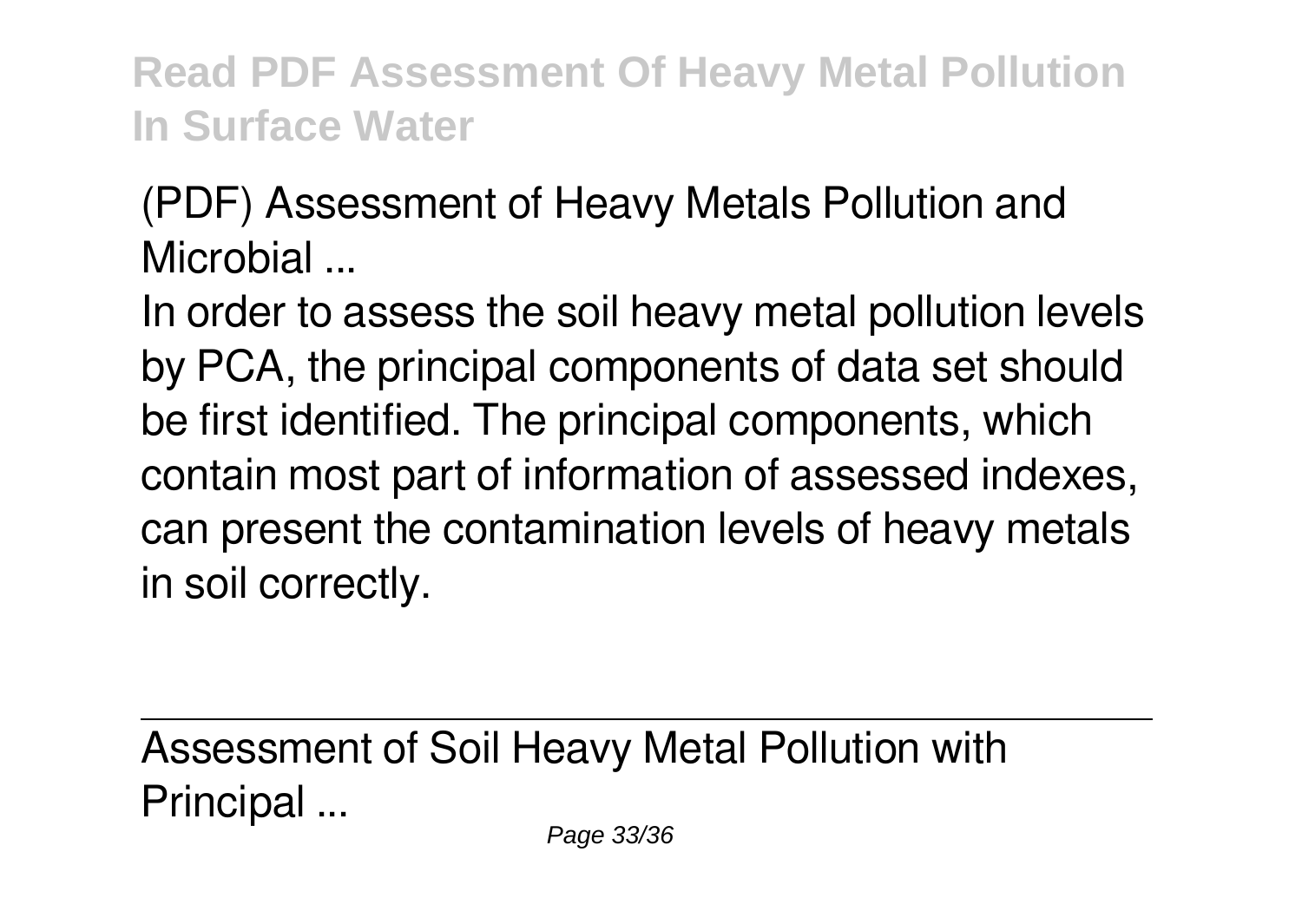Assessment of heavy metal contamination in the sediments from the Yellow River Wetland National Nature Reserve (the Sanmenxia section), China. Environmental Science and Pollution Research,22(11), 8586–8593.

Assessment of heavy metals and arsenic pollution in

...

Assessment of Some Heavy Metals Pollution and Bioavailability in Roadside Soil of Alexandria-Marsa Matruh Highway, Egypt. Ahmed A. Elnazer, 1 Salman